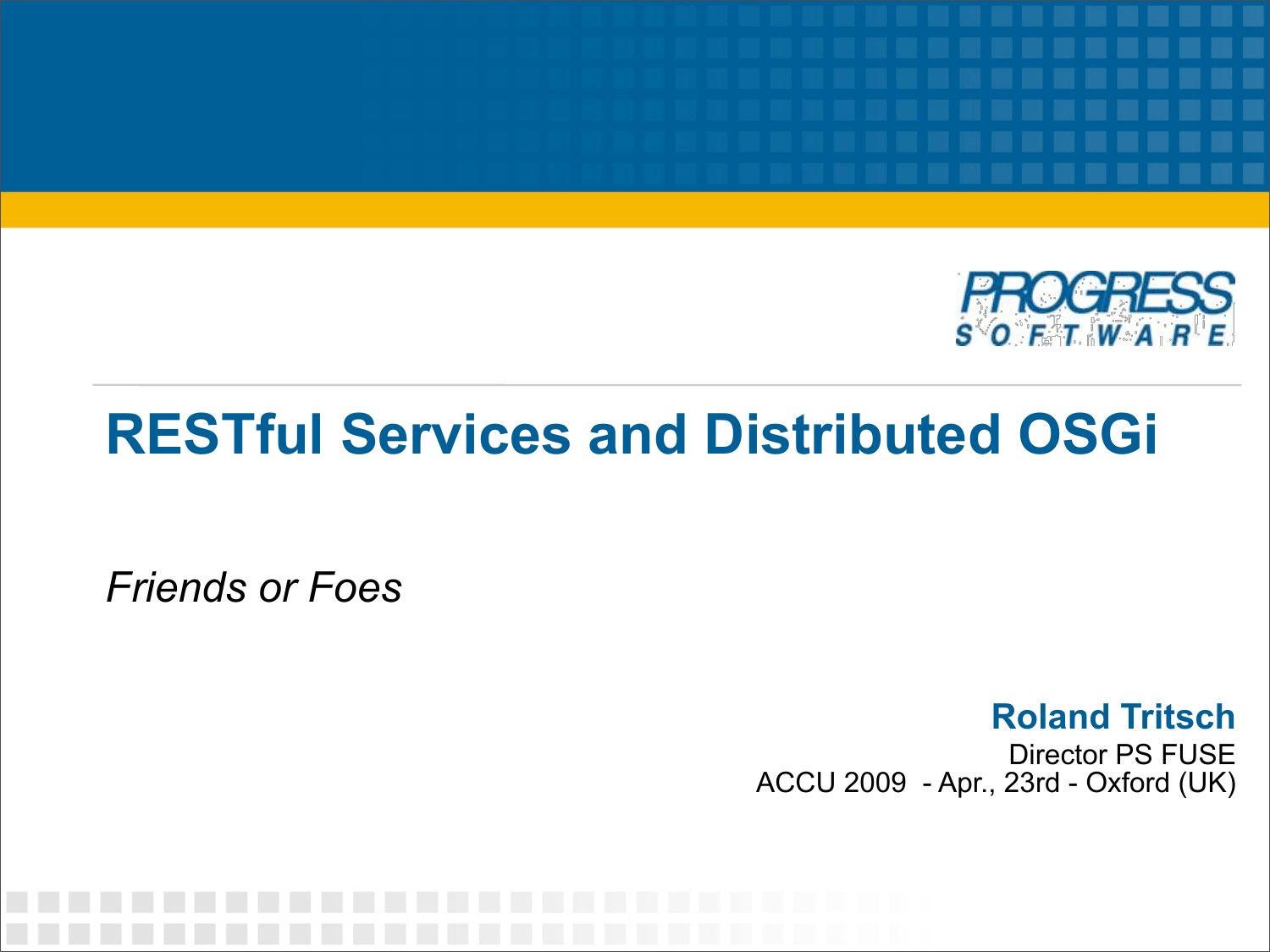#### Why is this relevant?

*Users and usage ...*

- [IBM](http://www.ibm.com/)'s [WebSphere](http://www.ibm.com/websphere/)
- [Oracle](http://www.oracle.com/)'s [Weblogic](http://www.oracle.com/appserver/weblogic/)
- Progress's FUSE
- [Red Hat](http://www.redhat.com/)'s [JBoss](http://www.jboss.org/)
- [SpringSource](http://www.springsource.com/)'[s Application Platform](http://www.springsource.com/products/suite/applicationplatform)
- [Sun Microsystem](http://www.sun.com/)'s [GlassFish Enterprise Server](https://glassfish.dev.java.net/)
- Linked-In, SAP NetWeaver, Telco, ... :)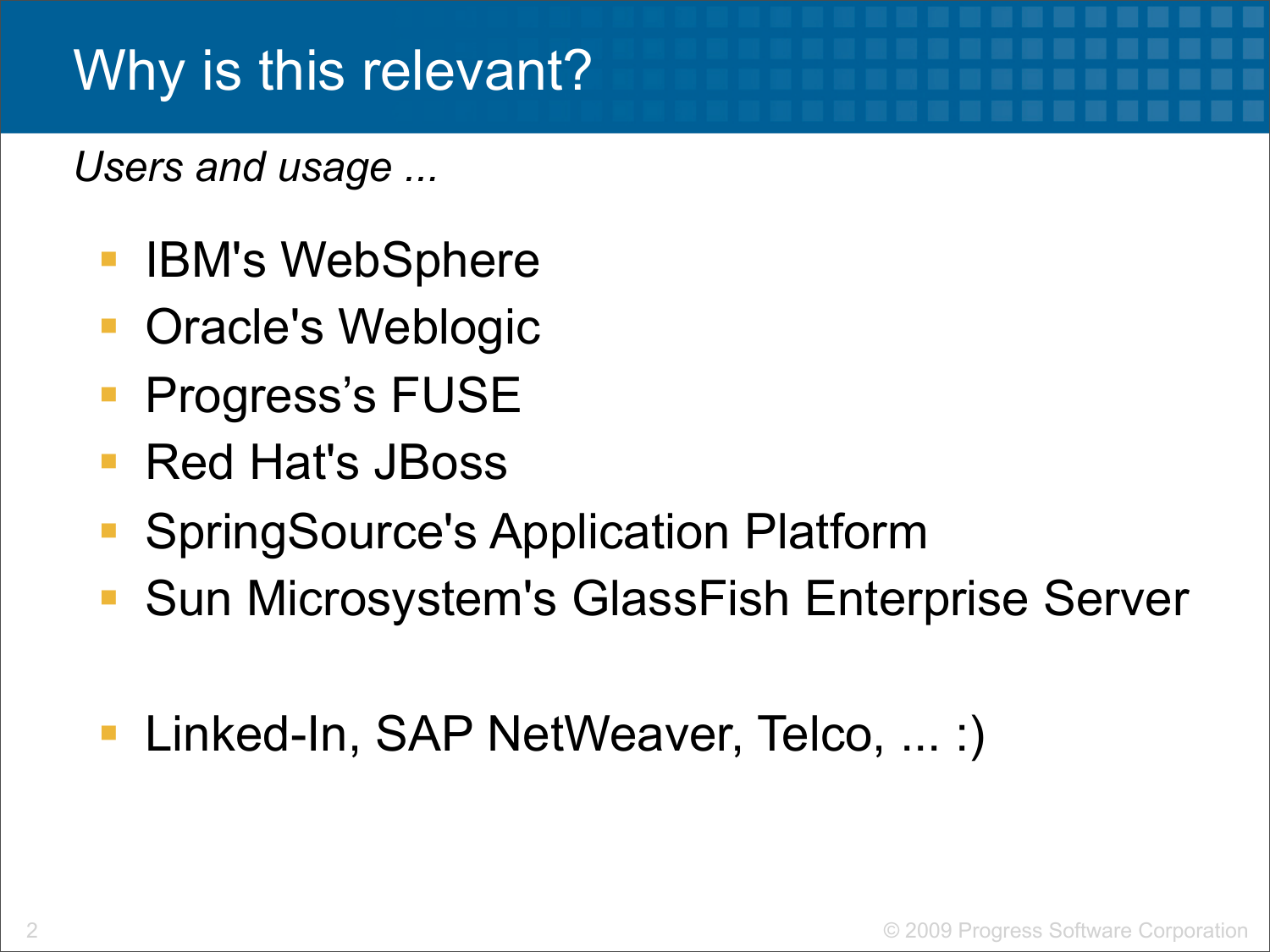

- **Introduction to OSGi and REST** 
	- The consortium, the standards, the users
	- Why to use it and how to use it
- Exposing WebServices from an OSGi container
	- To REST or not to REST that is here the ...
- Wrap and Summary
	- Current challenges and future developments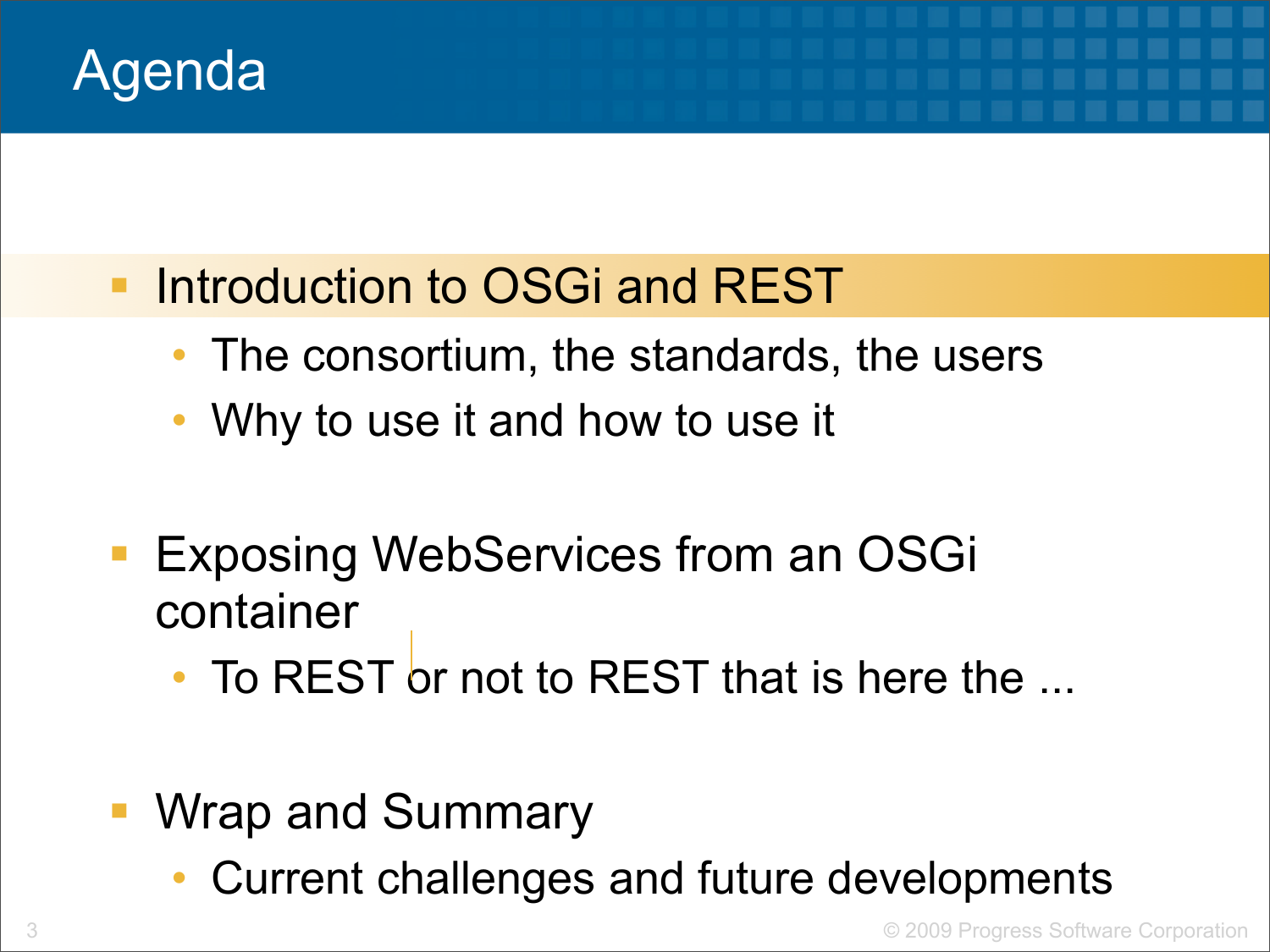#### The History

- OSGi originally stood for "Open Services Gateway initiative"
	- An initiative focused on deploying Java solutions into "residential gateways" for smart homes and building controls
	- The OSGi alliance was founded in 1999 to promote wide scale adoption of OSGi technology
- OSGi tackles the problem of deploying and administering Java "modules" (aka "bundles")
	- Lifecycle How to load, start, and stop Java bundles without shutting down the JVM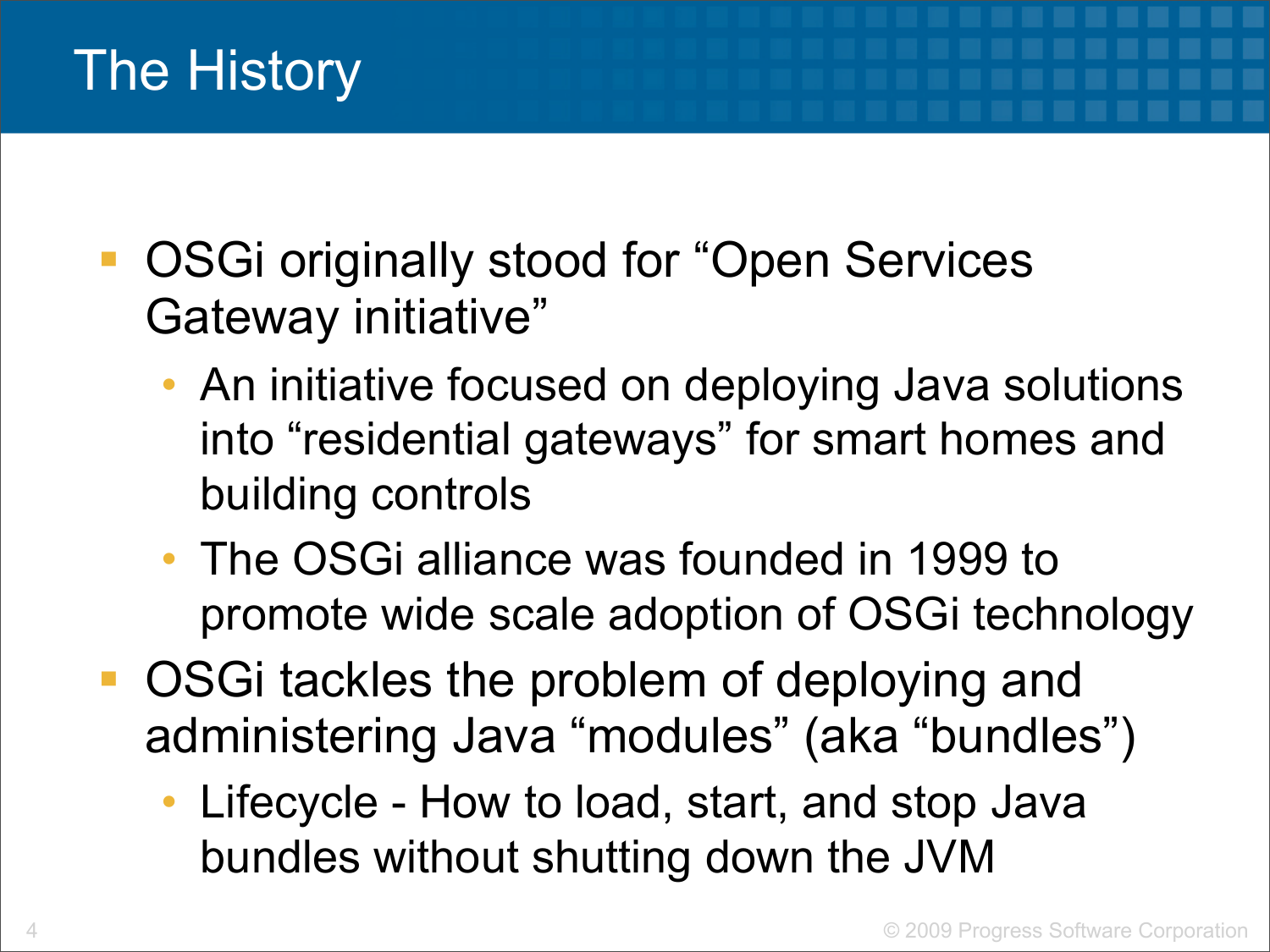#### The Benefits

*My personal hit list ...*

**• Mobile to Mainframe** 

**• Managing the "CLASSPATH hell"** 

**• With great tools/tooling around it**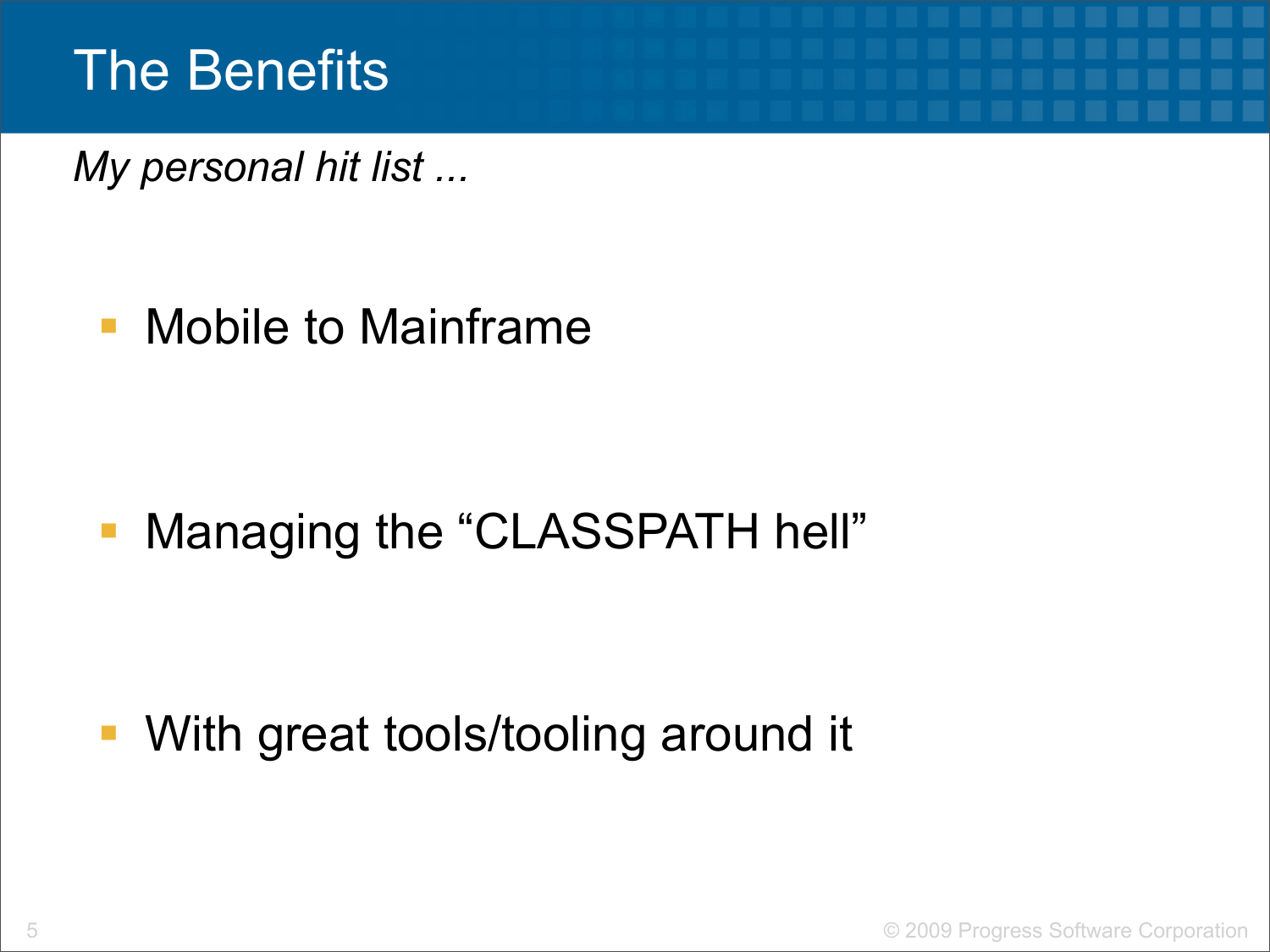- The OSGi alliance is made up of over 40 members. Including ...
	- IBM, Progress, RedHat, SpringSource, Gigaspaces, Sun Microsystems ...
- Specifications are created by expert groups
	- Core Platform Expert Group (CPEG)
	- Vehicle Expert Group (VEG) OSGi in the automotive industry
	- Mobile Expert Group (MEG) OSGi in mobile telecommunications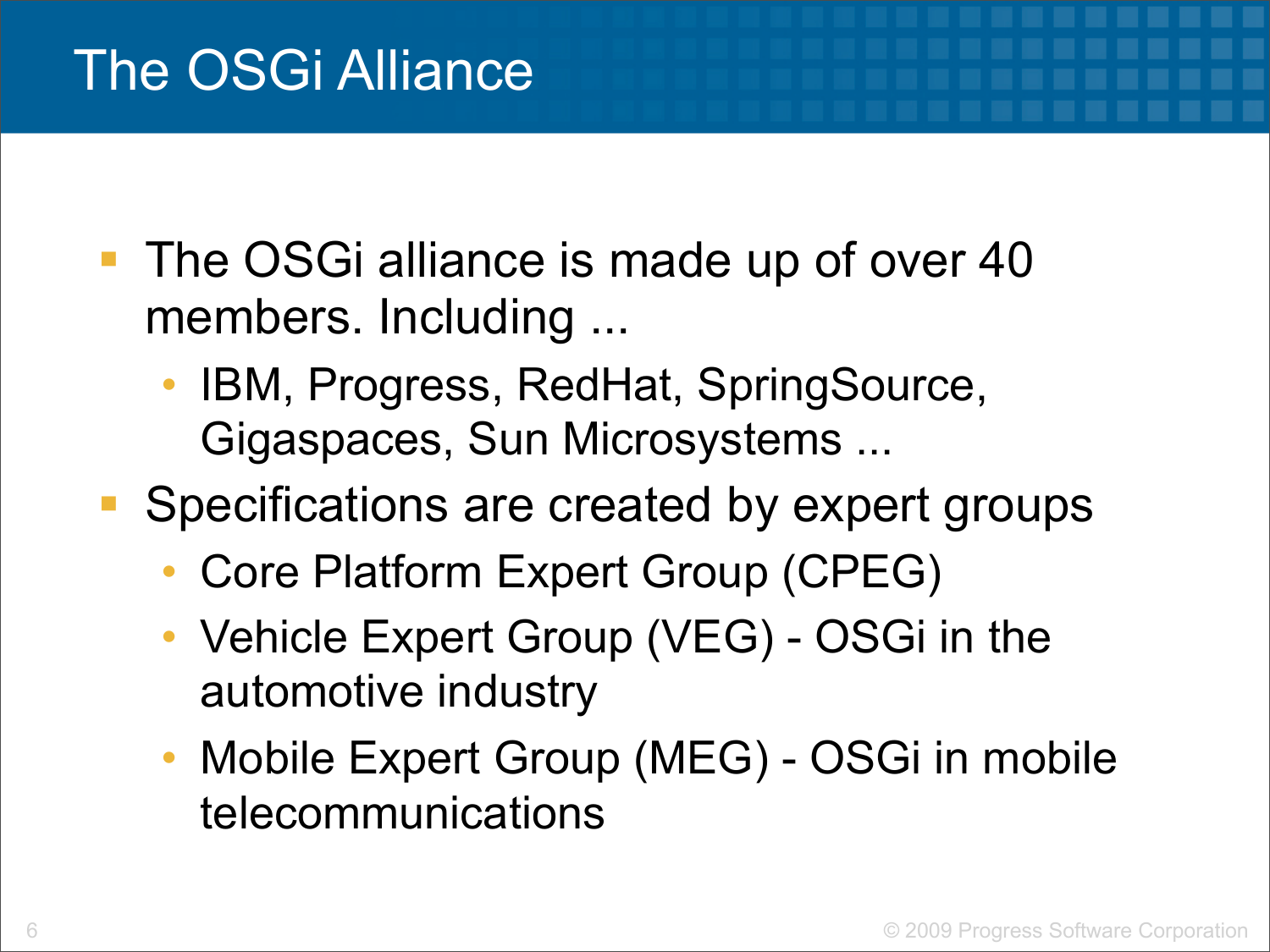#### The OSGi Alliance (cont.)

Specifications are created by expert groups

- Residential Expert Group (REG) OSGi in consumer and residential applications
- Enterprise Expert Group (EEG) OSGi in enterprise IT infrastructure applications
	- Distributed OSGi/RFC 119 describes how to allow remote invocations between OSGi containers
		- **A reference implementation is based on Apache CXF**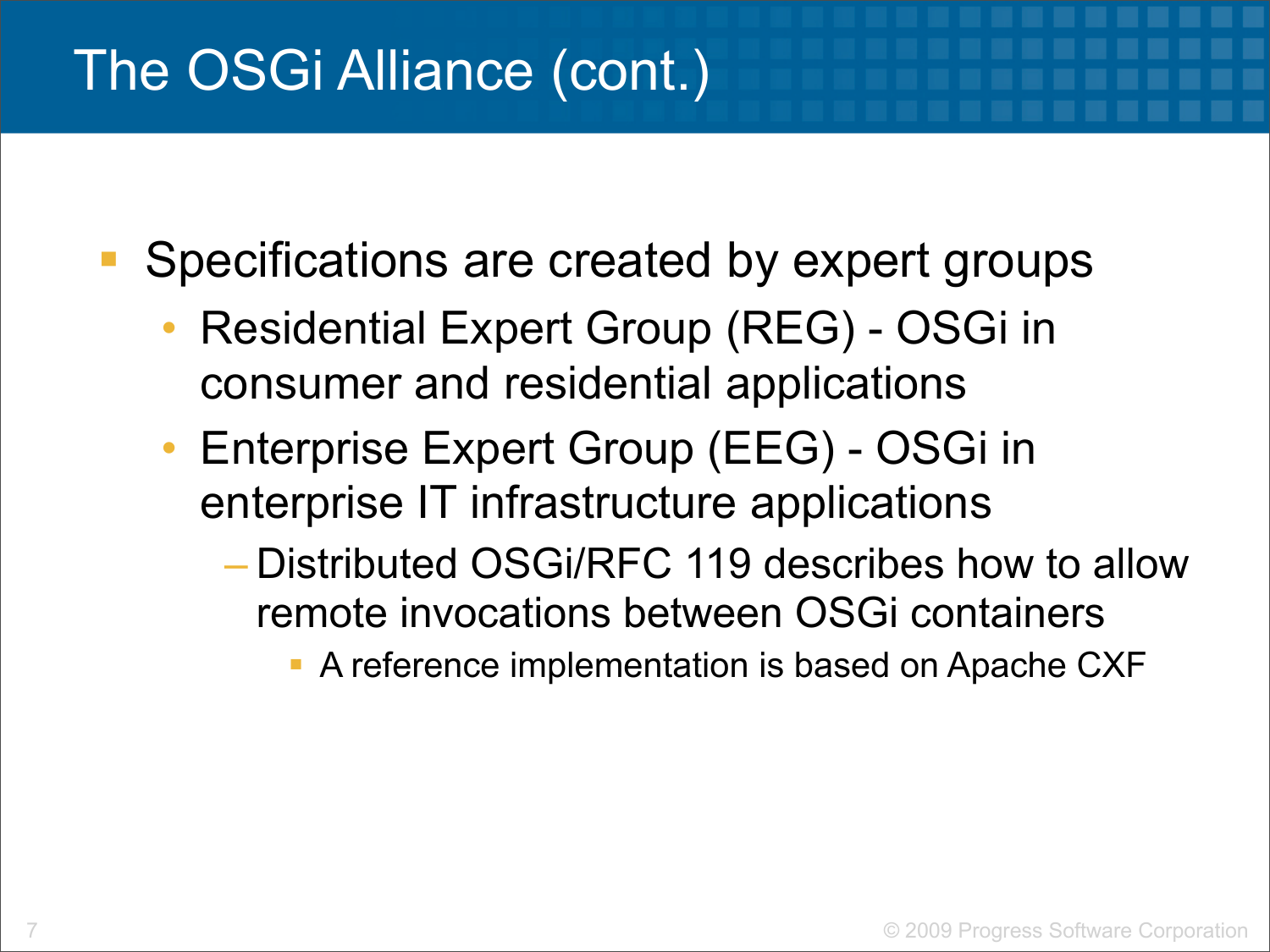#### OSGi - Architecture Overview



© 2009 Progress Software Corporation

Source: www.osgi.org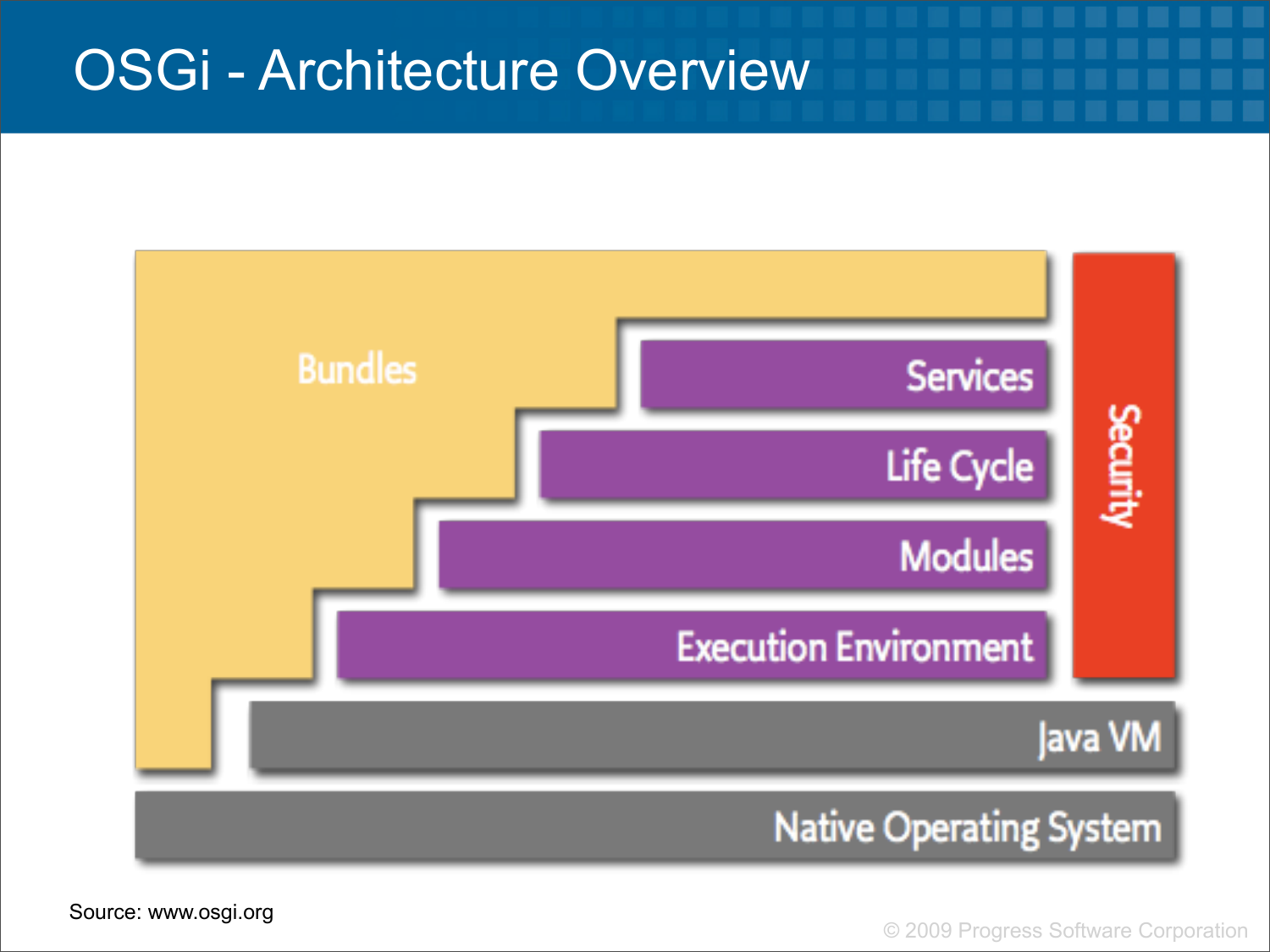#### OSGi - Key/Core Concepts - Bundles

- A bundle is a Java archive (JAR) with some meta-data
	- The meta-data is provided in plain-text in the META-INF/MANIFEST.MF file.
- Bundle meta-data includes the following
	- Bundle-Name, Bundle-Symbolic-Name, Bundle-Version, Export-Package, Import-Package
- Only those packages matching java.\* are imported by default
	- all other packages must be imported explicitly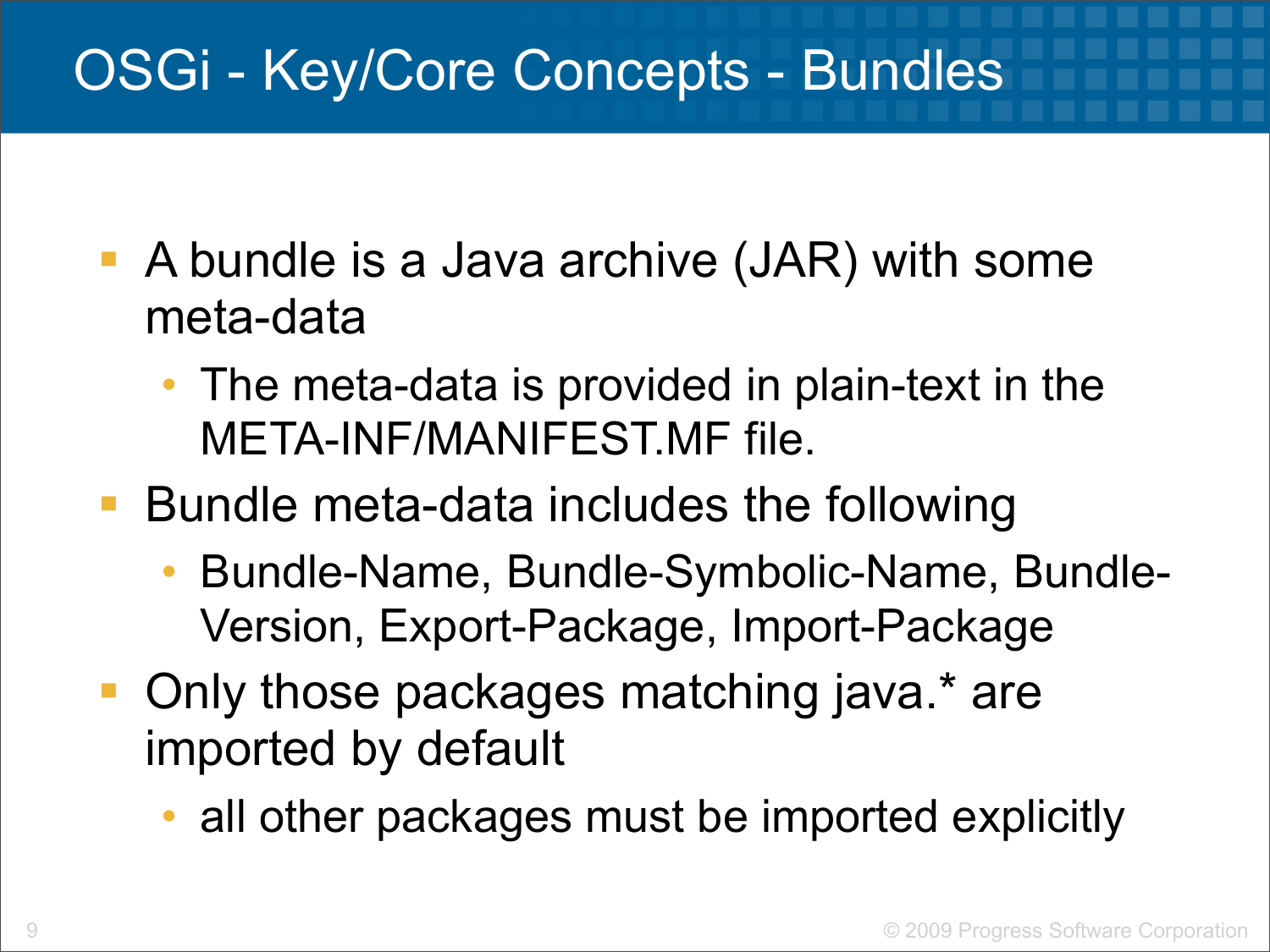#### OSGi - Key/Core Concepts - Services

- Services in OSGi are Java objects, invoked using local method invocations
	- Used to allow dynamic (re)use of code
- **The Distributed OSGi specification (EEG RFC** 119) extends this concept to allow distributed communication.
	- A service in one OSGi framework instance could invoke on another service deployed in a different OSGi framework instance.
	- Services use additional OSGi properties to mark a service as "remote".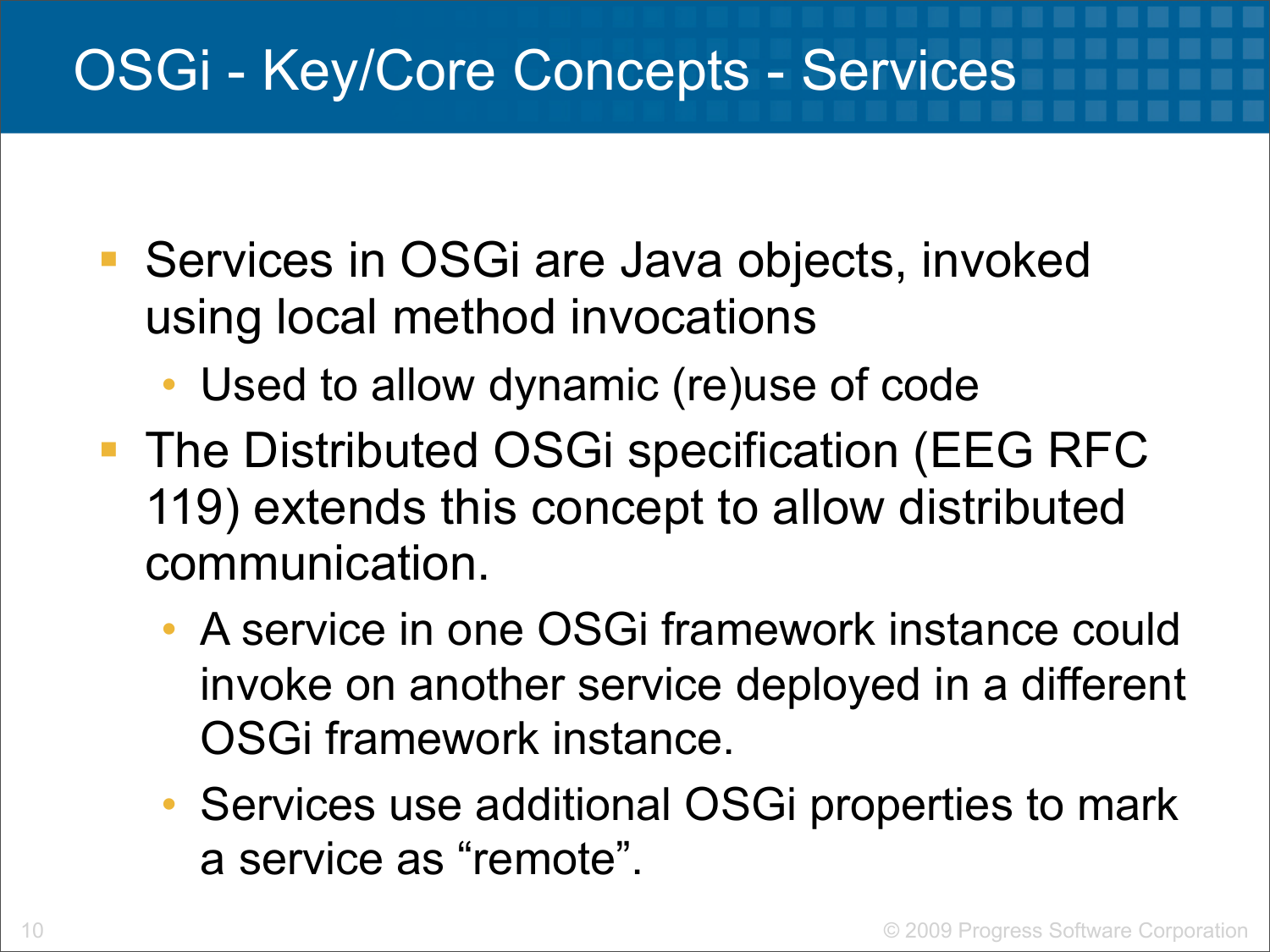### OSGi - Key/Core Concepts - Class Loading

- Using graph-based class-loading with versioned bundles means:
	- The same JVM can host numerous bundles …
	- ... including different versions of the same bundle, …
	- ... that can share and re-use classes, ...
	- ... with no runtime class-loading conflicts, ...
	- … in a standardized manner.
- This is a major contribution of OSGi, in that it removes much of the risk associated with different JARs in the same JVM container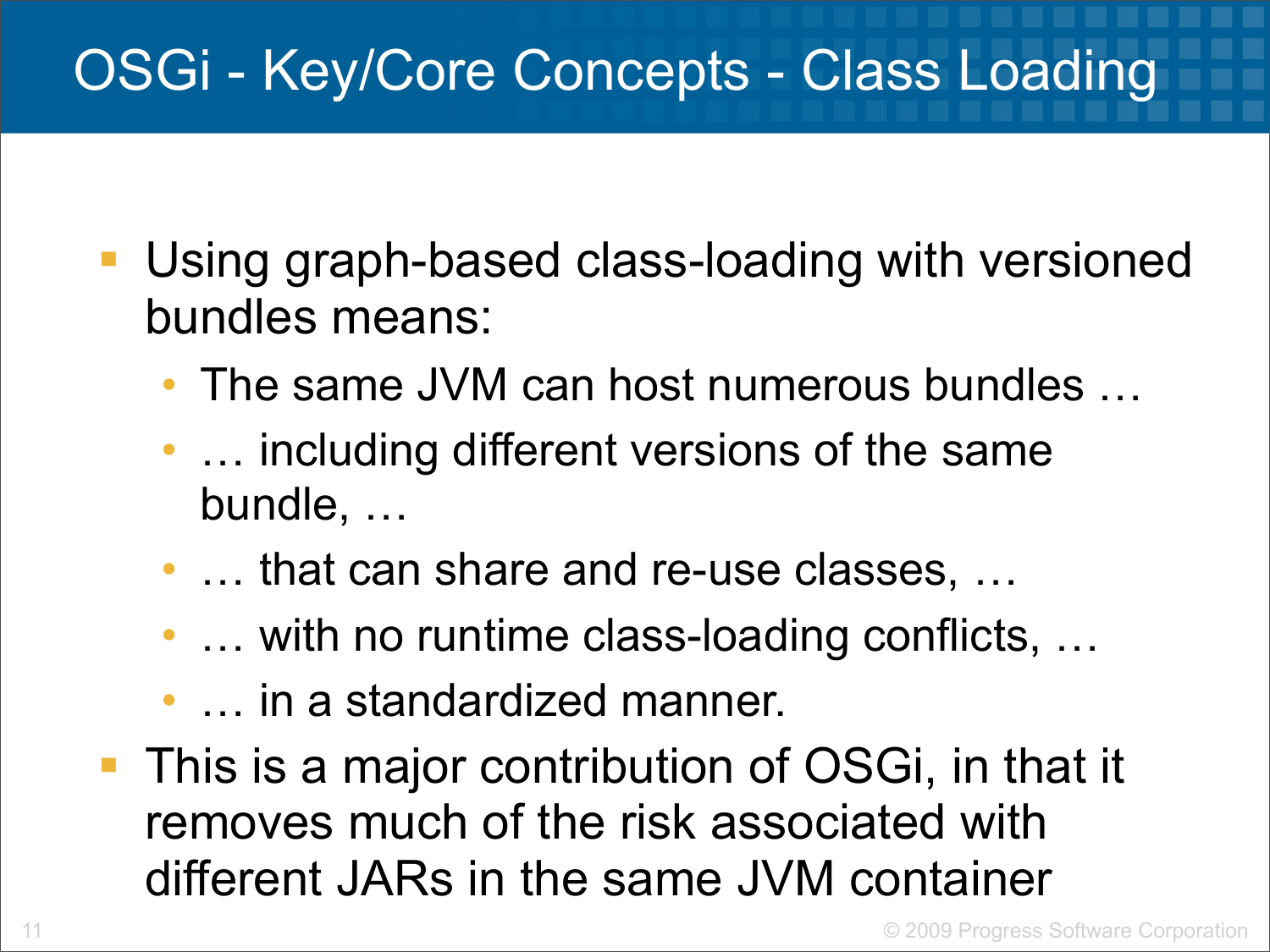#### OSGi - Implementations

*The "not-complete" list ... :)*

- Apache Felix (from Apache Software Foundation)
	- Distributed under ASL 2.[0](http://felix.apache.org)
	- [http://felix.apache.org/](http://felix.apache.org)
- **Equinox (from Eclipse Foundation)** 
	- Distributed under the Eclipse License
	- <http://eclipse.org/equinox>
- Knoplerfish (knoplerfish.org)
	- Distributed under the Knoplerfish License
	- <http://knoplerfish.org>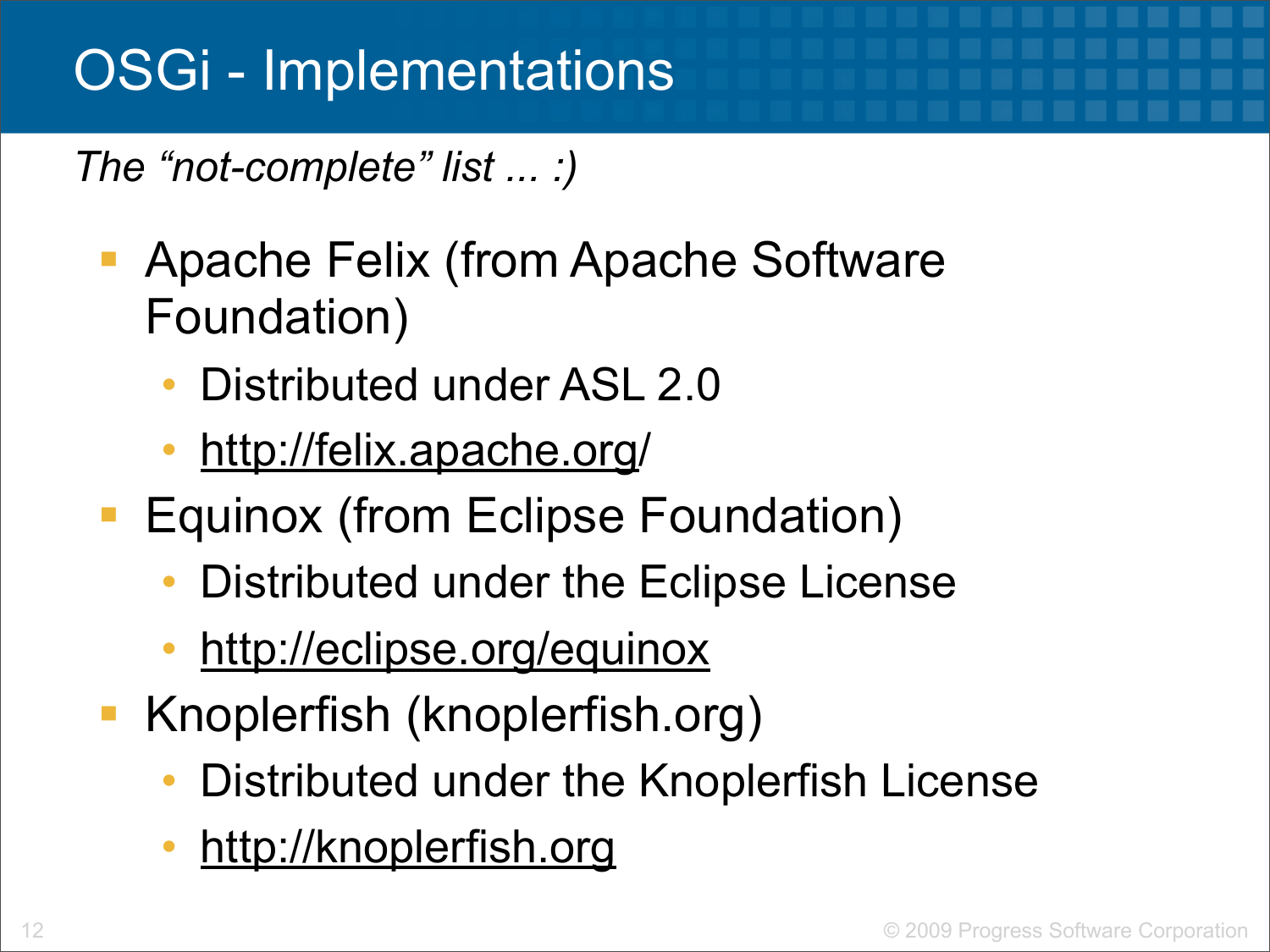- JAX-RS/JSR311 provides Java language support for RESTful services
	- For more information on REST, see Roy Fielding's Ph.D. thesis:
		- [http://www.ics.uci.edu/~fielding/pubs/dissertation/](http://www.ics.uci.edu/~fielding/pubs/dissertation/top.htm) [top.htm](http://www.ics.uci.edu/~fielding/pubs/dissertation/top.htm)
- The approach is ideal for services that will be consumed by rich, browser- based internet client technologies like JavaScript and Google Web Toolkit (GWT)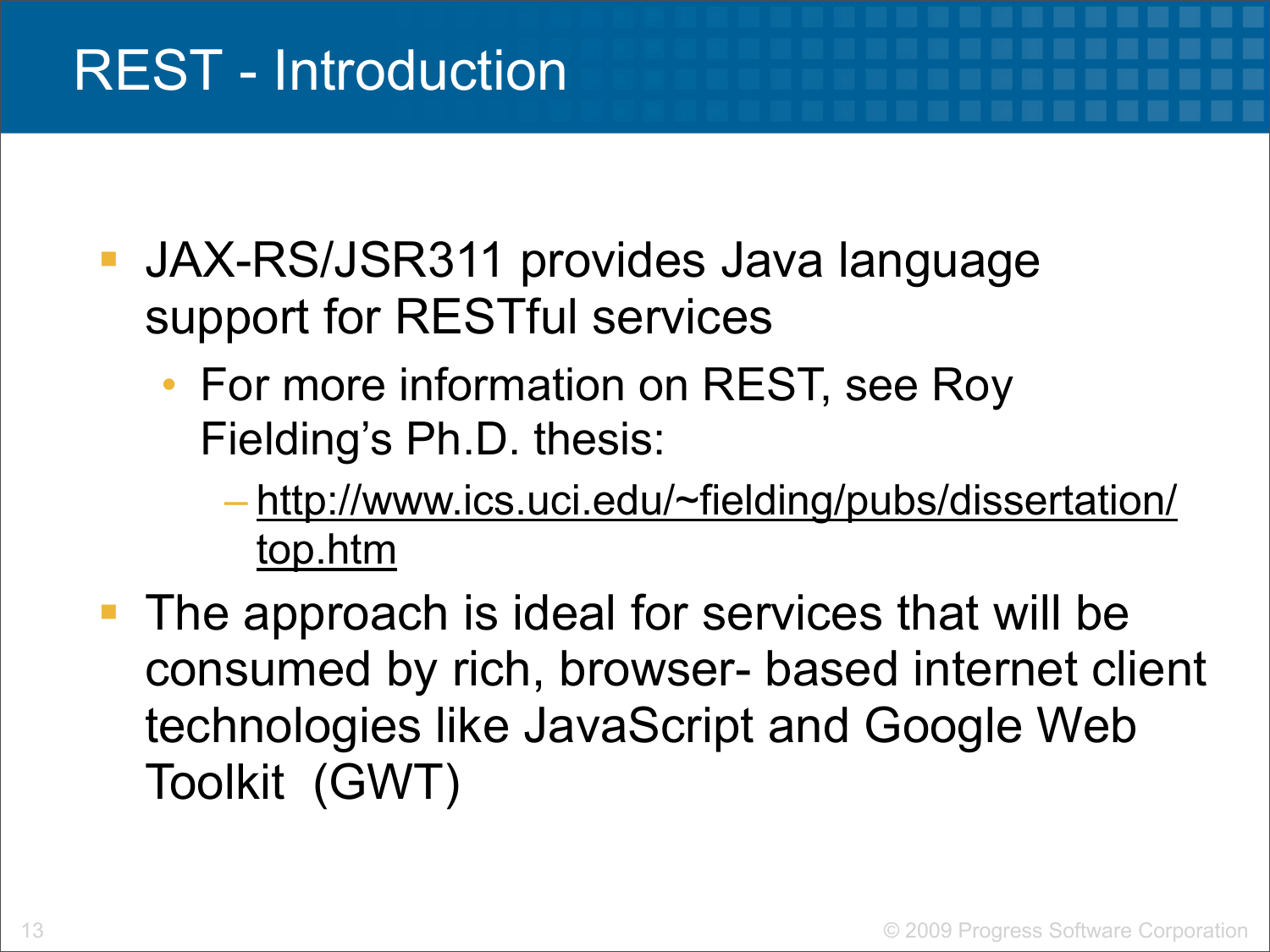#### REST - Key/Core Concepts

#### ContactsService.java

Approach:

- Annotate your Java service.
- Deploy in Spring Framework, Tomcat, J2EE, or standalone.
- Consume e.g. from  $AJAX$ clients.



**@GET** 

 $QPath("/contents/ \{id\}'')$ 

public Contact getContact ( @PathParam("id") int id);

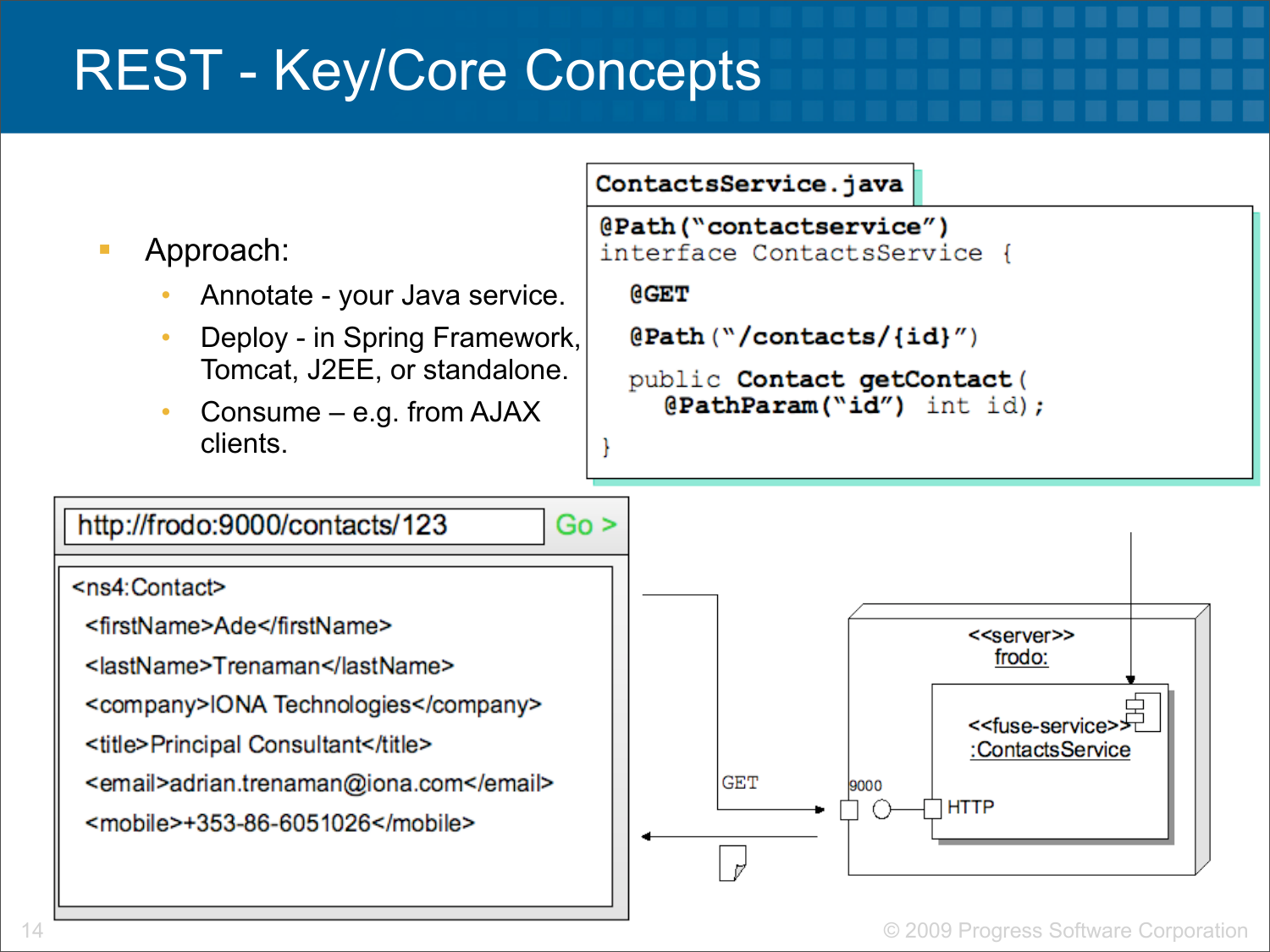### The REST Interface

- No formal interface definition language (WSDL, IDL) is used
	- However, XSD is often used for data definition.
- A service's "parameters" are passed via payload and URL
	- <http://localhost:9000/contacts/007>
	- Apache CXF supports multiple payloads, including XML and JSON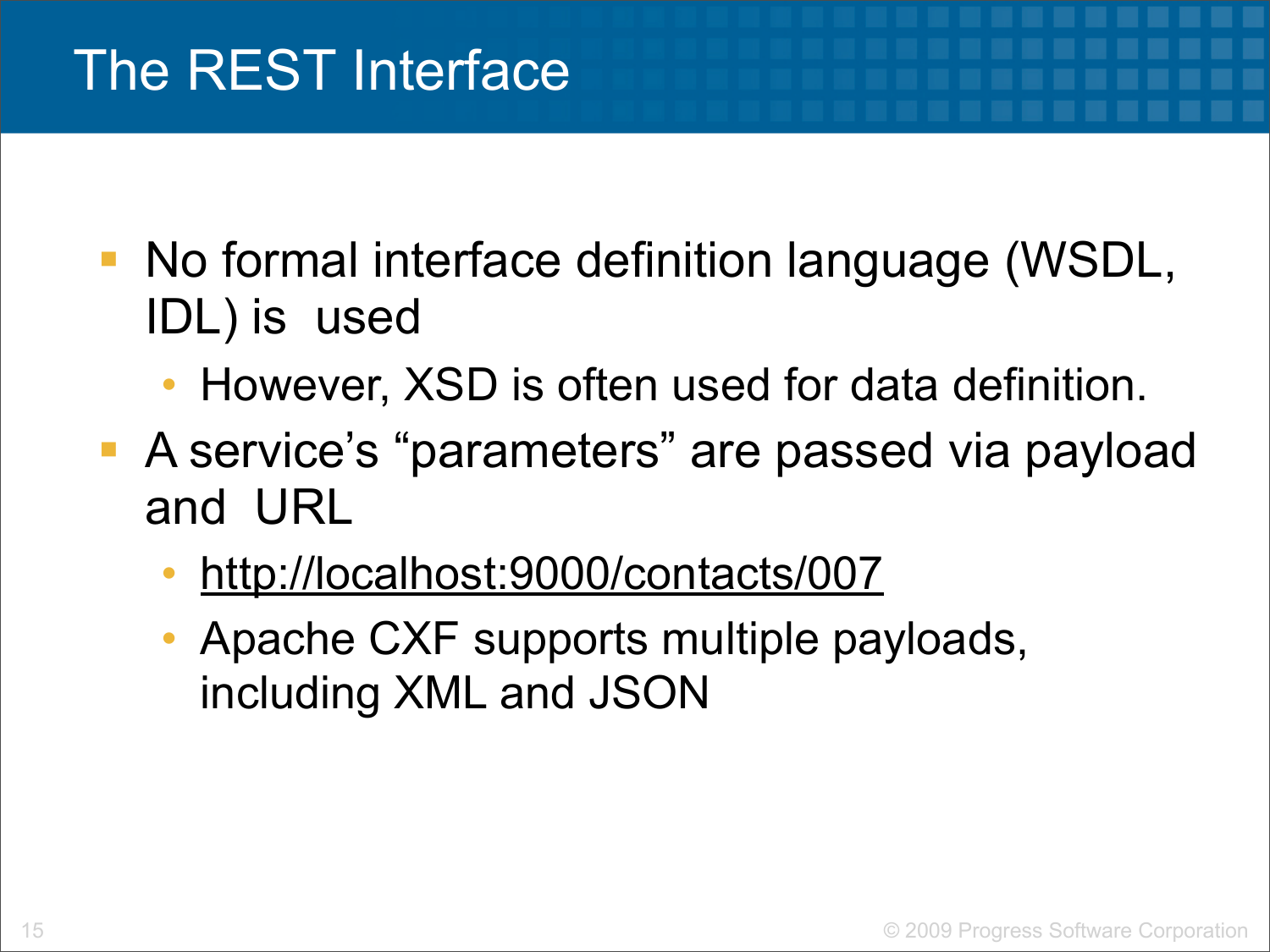#### The REST Interface (cont.)

- Services make use of a natural mapping from HTTP verbs to CRUD operations.
	- POST: **Create** a new item of data on the service.
	- GET: **Retrieve** data from the service.
	- PUT: **Update** data on the service.
	- DELETE: **Delete** data from services.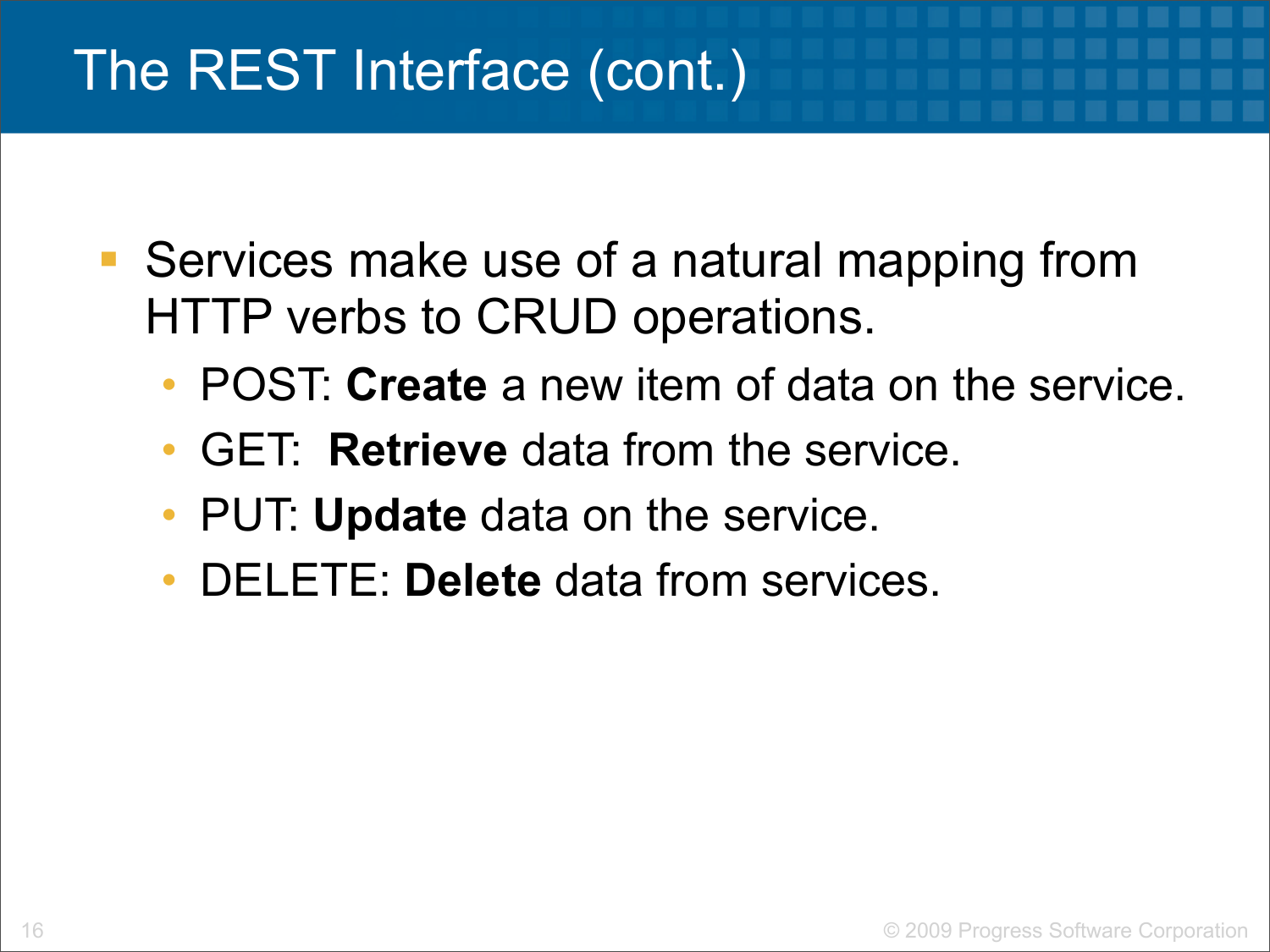### The REST Interface - "HTTP" tunneling

- Some client-side tooling only supports GET and POST
- Instead of using PUT and DELETE, you can encode the operation for a create, delete or update into the URL of a HTTP POST
	- POST [http://frodo/deleteCustomer/{id}](http://livepage.apple.com/)
	- Don't use this approach with HTTP GET, which should obey "read-only" semantics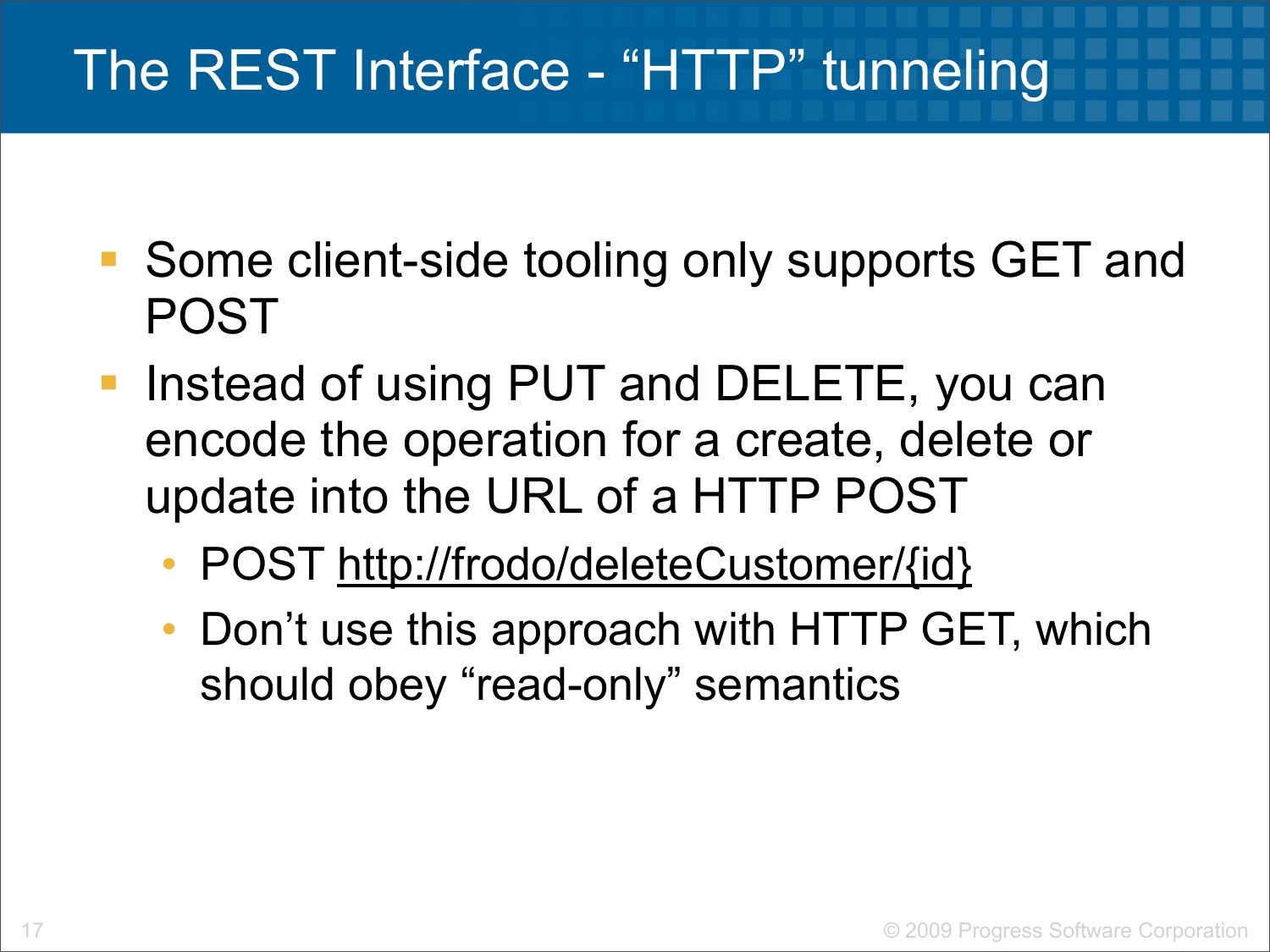### Testing RESTful Services

- You can test your REST services by simply pointing a browser at the URL
	- This will implicitly perform a GET on your service
- **Alternatively, you can use command-line tools** like wget or curl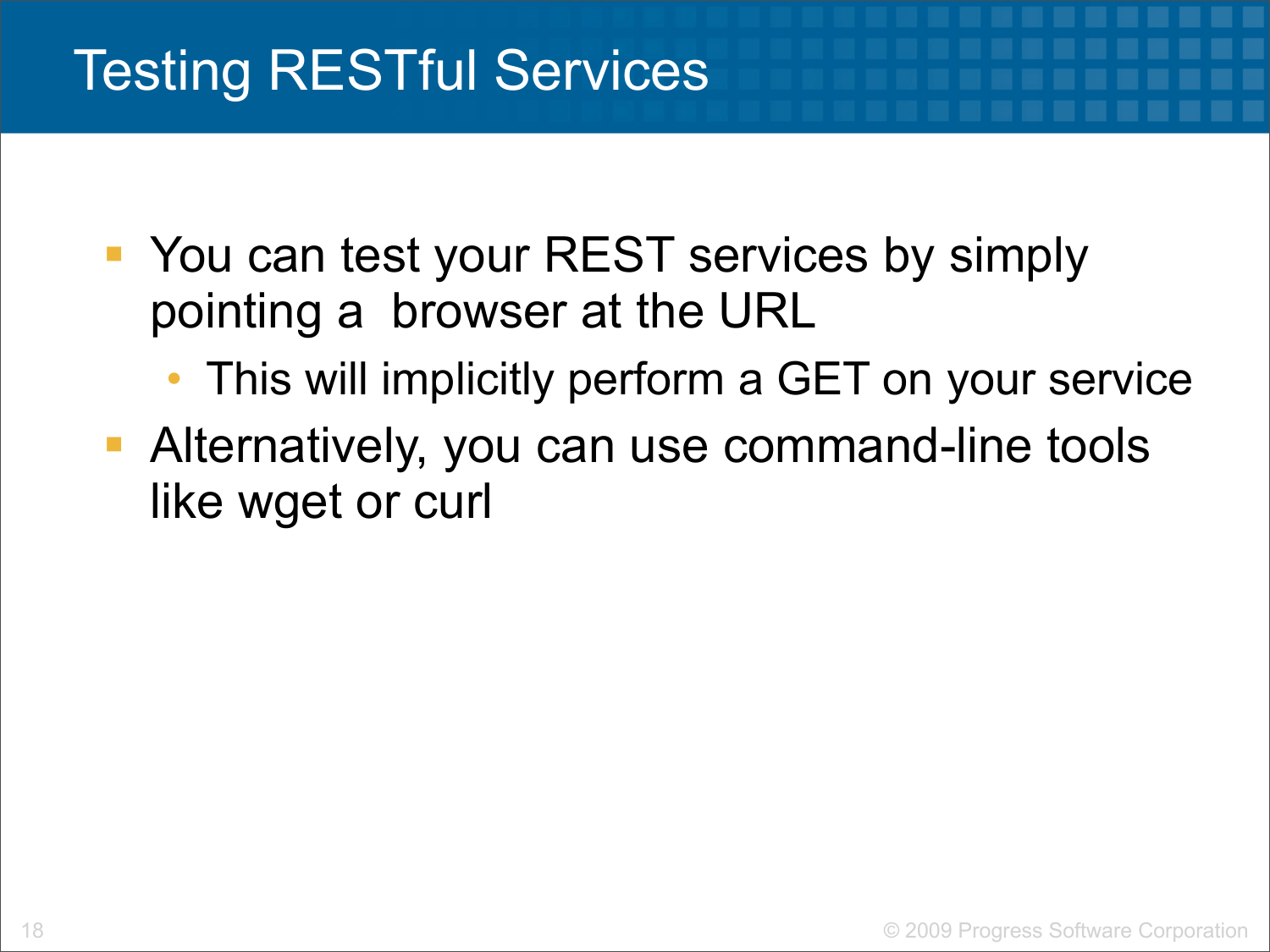

- **Introduction to OSGi and REST** 
	- The consortium, the standards, the users
	- Why to use it and how to use it
- **Exposing WebServices from an OSGi** container
	- To REST or not to REST that is here the ...
- Wrap and Summary
	- Current challenges and future developments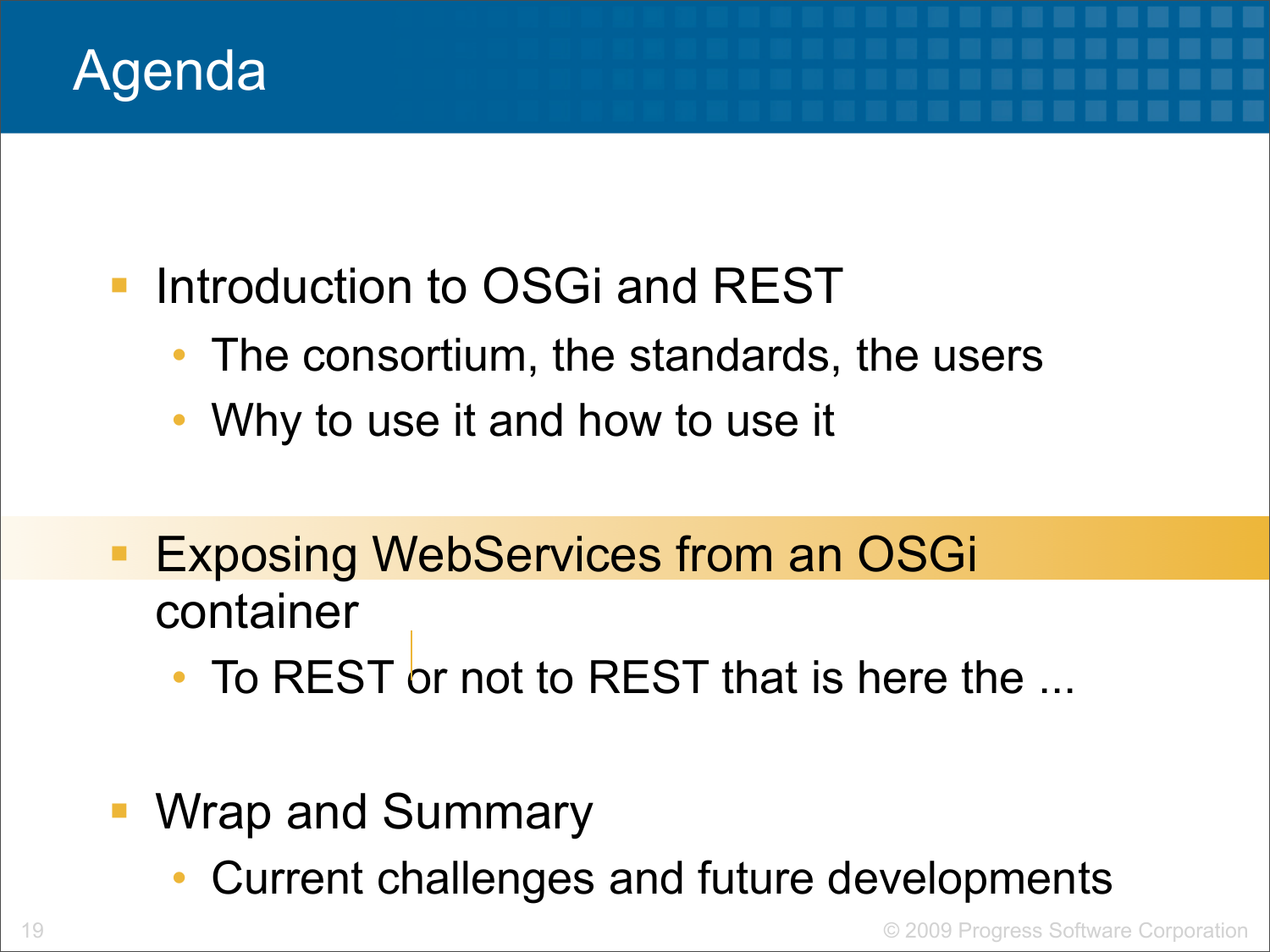#### Distributed OSGi

#### *Exposing and Consuming WebServices*

#### **Distributed OSGi Demo (RFC 119)**



2Source:<http://blogs.iona.com/newcomer/OSGiCommunityEvent-DistOSGi.pdf> © 2009 Progress Software Corporation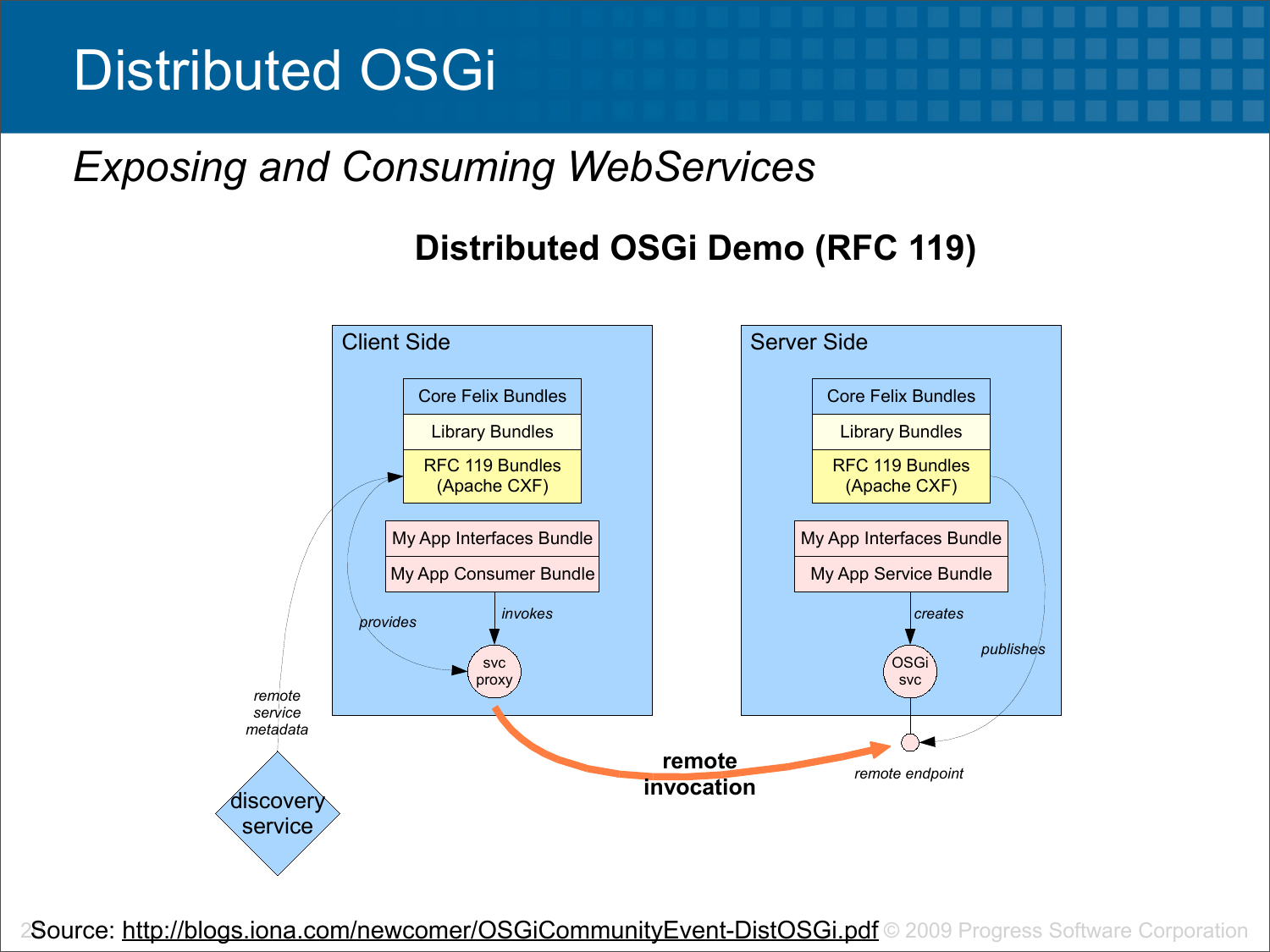}

}

public class Activator implements BundleActivator { private ServiceRegistration sr;

```
  public void start(BundleContext context) throws Exception { 
    Dictionary props = new Hashtable();
    props.put("osgi.remote.interfaces", "*");
    sr = context.registerService(
   AuctionService.class.getName(), 
            new AuctionServiceImpl(), props);
}
public void stop(BundleContext context) throws Exception {
    sr.unregister();
```
21 © 2009 Progress Software Corporation Source: http://coderthoughts.blogspot.com/2009/02/distributed-osgi-simple-example.html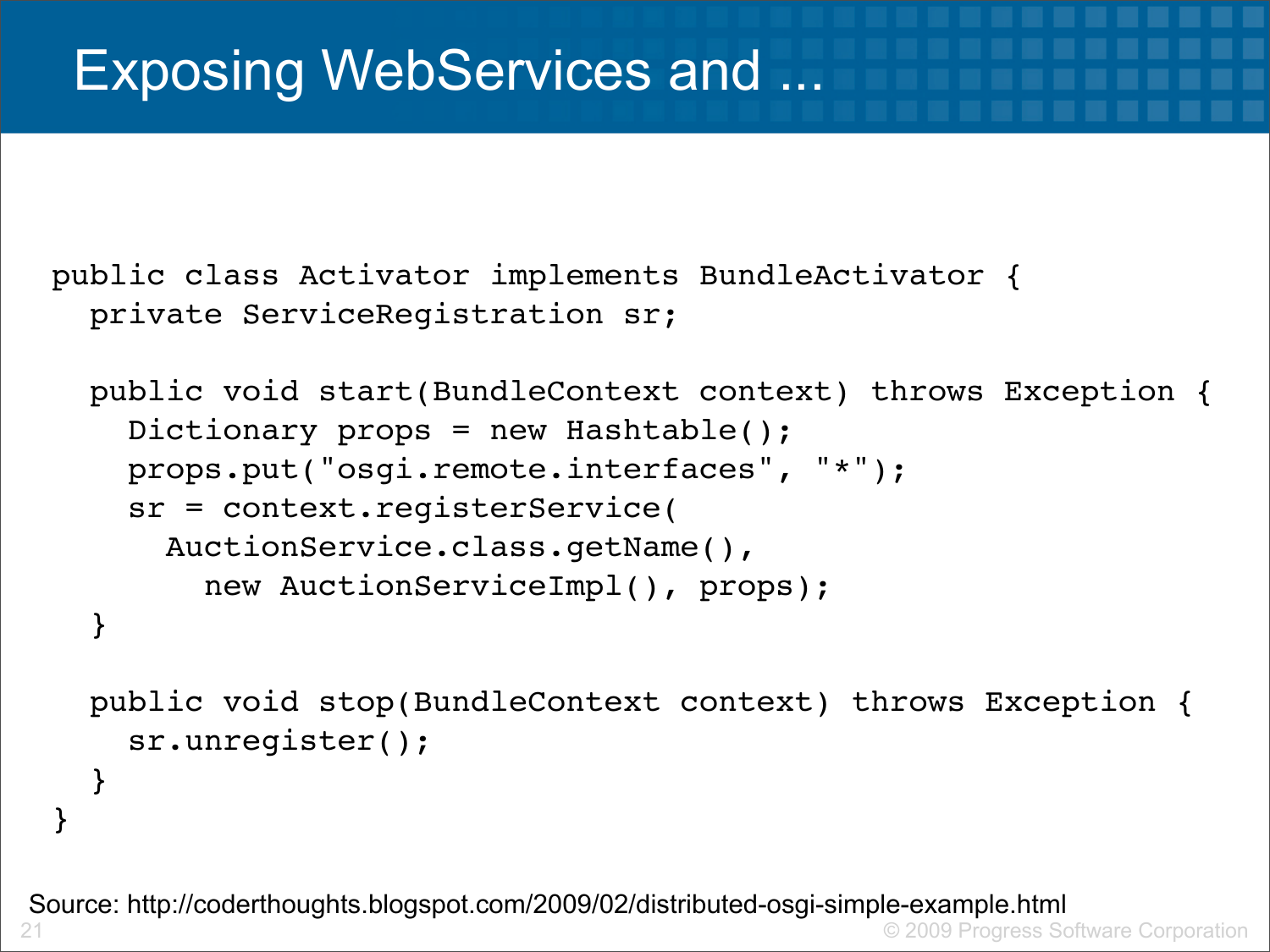#### ... consuming WebServices

public class Activator implements BundleActivator { private ServiceTracker st;

```
  public void start(final BundleContext bc) throws Exception {
      st = new ServiceTracker(bc,
     AuctionService.class.getName(), null) {
           @Override
           public Object addingService(ServiceReference reference){
               Object svc = bc.getService(reference);
               if (svc instanceof AuctionService) {
                   printServiceInfo((AuctionService) svc);
      }
               return super.addingService(reference);
    } 
      };
      st.open();
     } ...
```
22 © 2009 Progress Software Corporation Source: http://coderthoughts.blogspot.com/2009/02/distributed-osgi-simple-example.html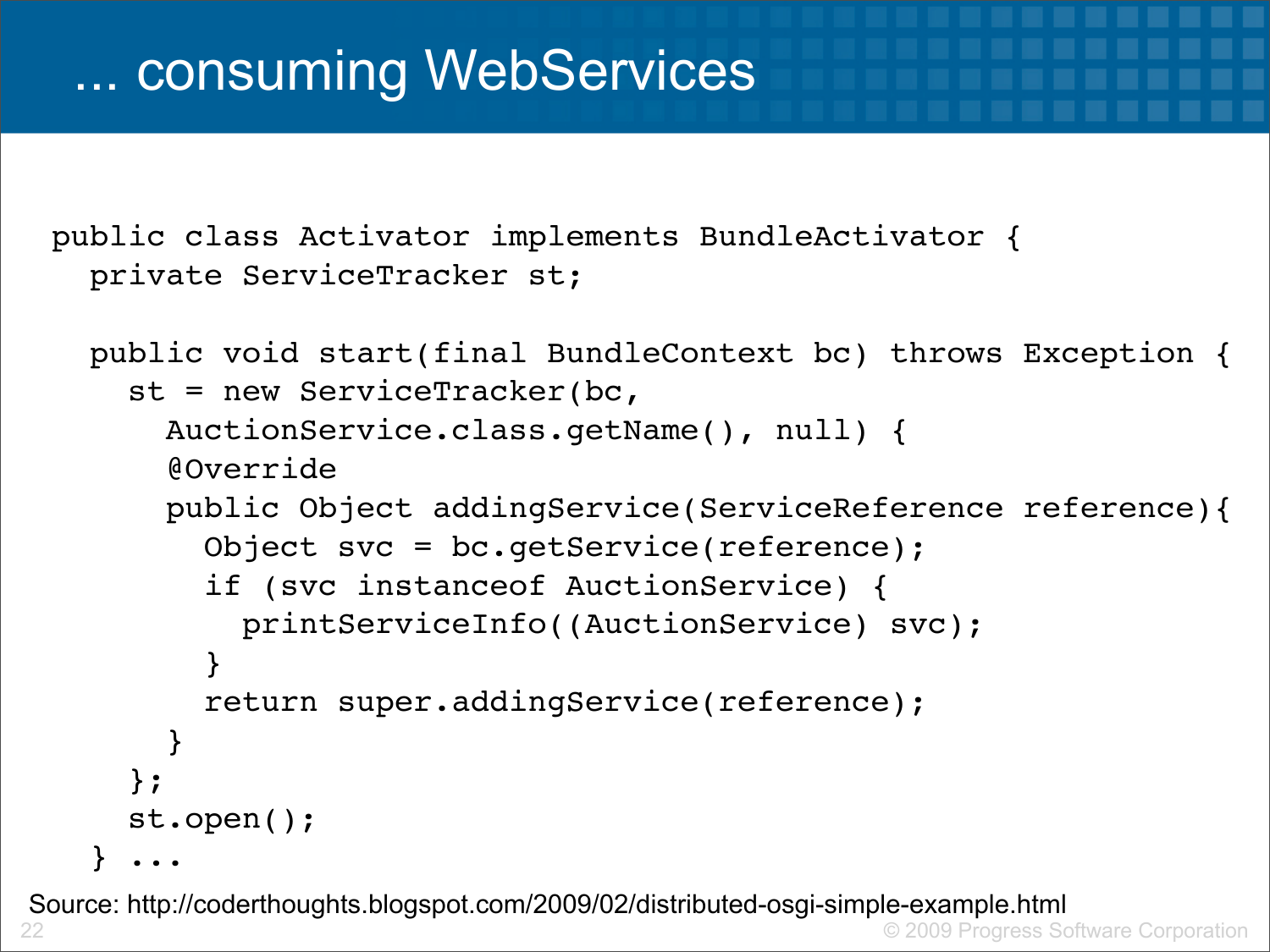### Making D-OSGi and REST work together

- Publishing RESTful endpoints from an OSGi container is possible right now
	- Package you annotated JAVA classes in a bundle and implement a suitable Activator() to start endpoint
- Consuming RESTful services from an OSGi container is less straight forward
	- You can always consume them manually with your own RESTful client side stack, but they will not look like OSGi services
- D-OSGi wants to make distribution seamless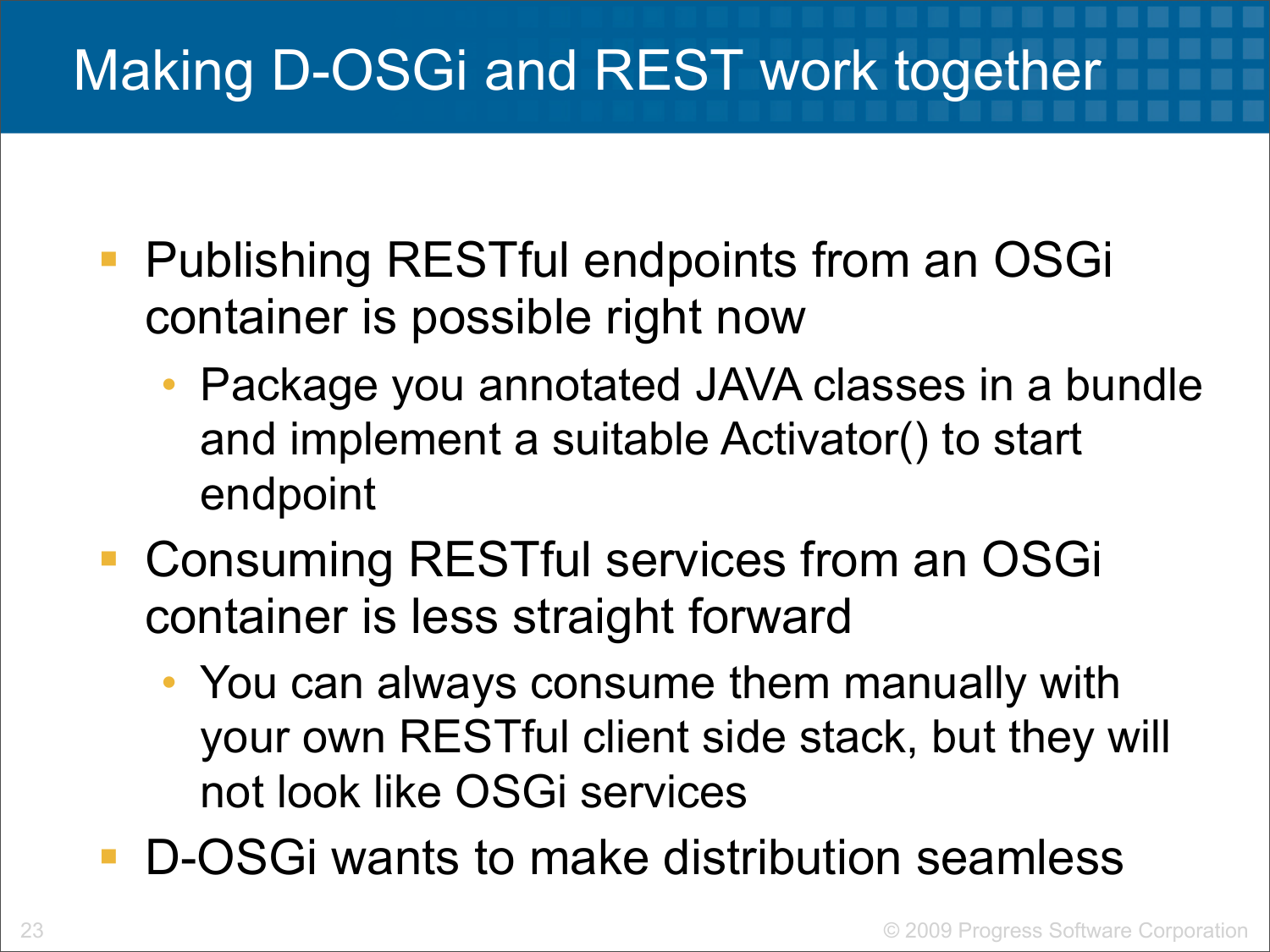### Making D-OSGi and REST work together

- **The JAX-RS/JSR311 spec does not define a** client side API for RESTful services ...
- **.... but Jersey and Apache CXF do have such** APIs, means ...
- **...** both of these implementations are probably suitable to be plugged-in D-OSGi to allow OSGi containers to get seamless access to RESTful services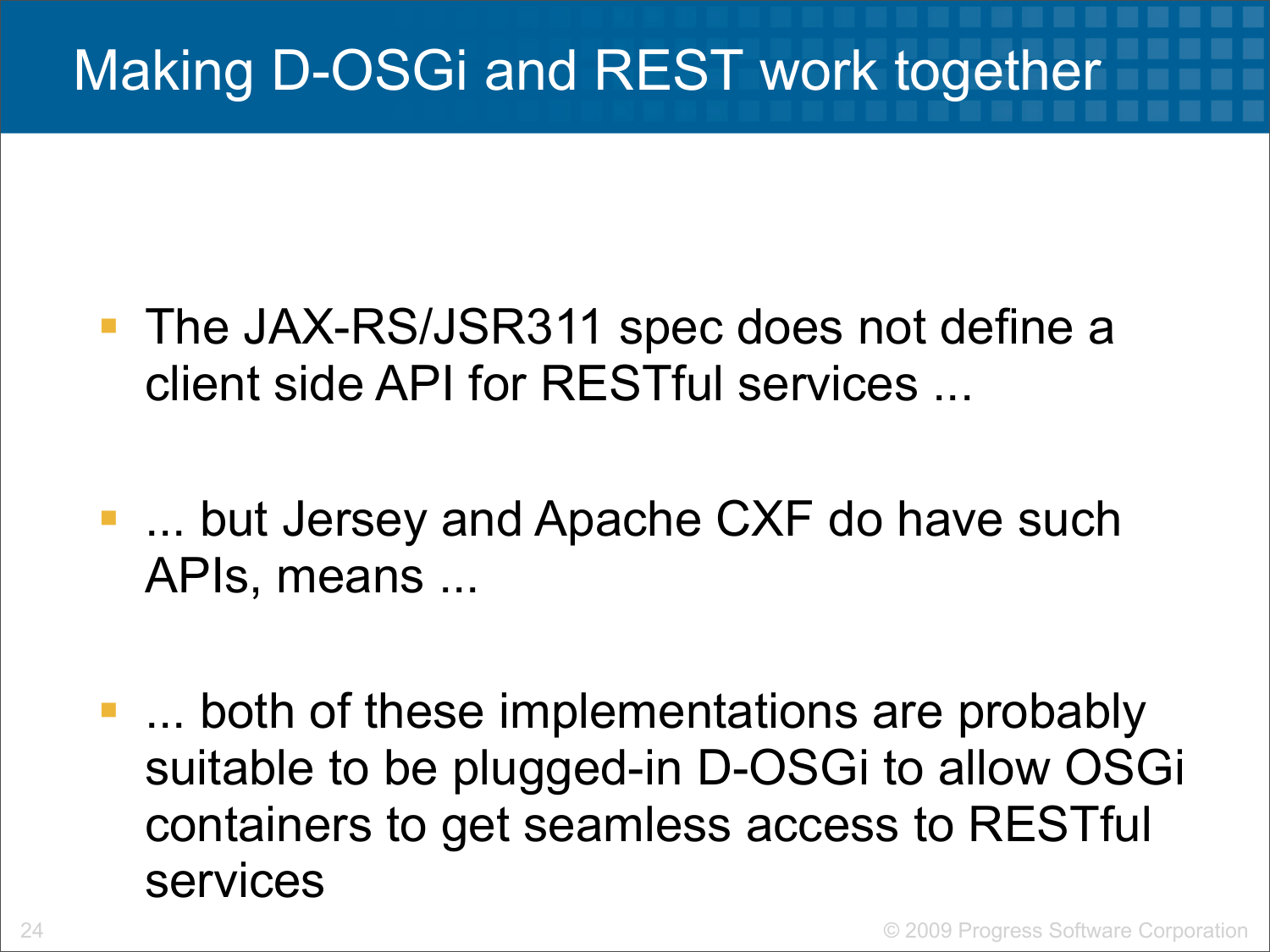

- **Introduction to OSGi and REST** 
	- The consortium, the standards, the users
	- Why to use it and how to use it
- Exposing WebServices from an OSGi container
	- To REST or not to REST that is here the ...
- Wrap and Summary
	- Current challenges and future developments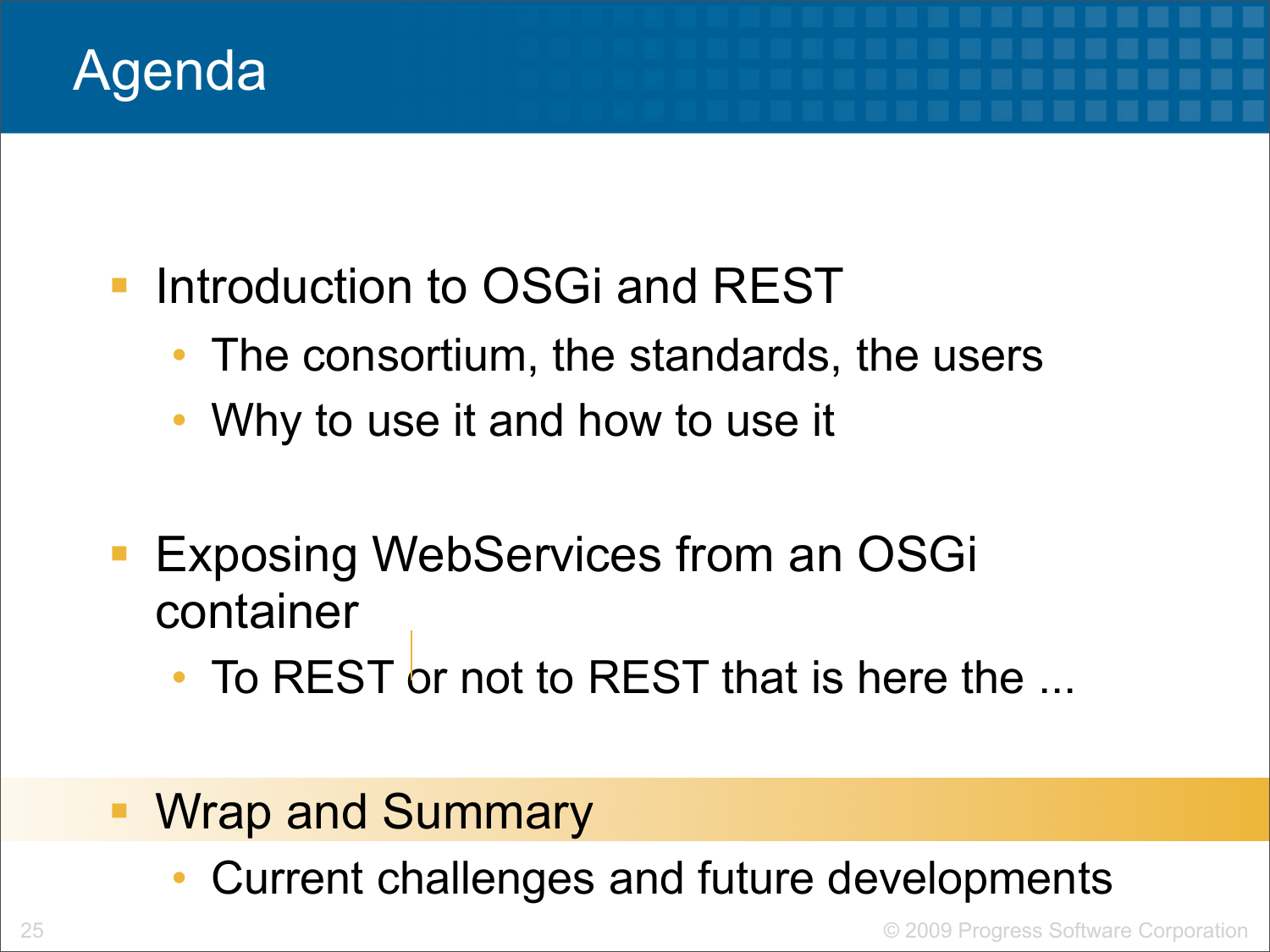#### The OSGi Alliance -<http://www.osgi.org>

- REST - [http://www.ics.uci.edu/~fielding/pubs/](http://www.ics.uci.edu/~fielding/pubs/dissertation/top.htm) [dissertation/top.htm](http://www.ics.uci.edu/~fielding/pubs/dissertation/top.htm)
- Distributed OSGi
	- Reference Implementation - [http://cxf.apache.org/](http://cxf.apache.org/distributed-osgi.html) [distributed-osgi.html](http://cxf.apache.org/distributed-osgi.html)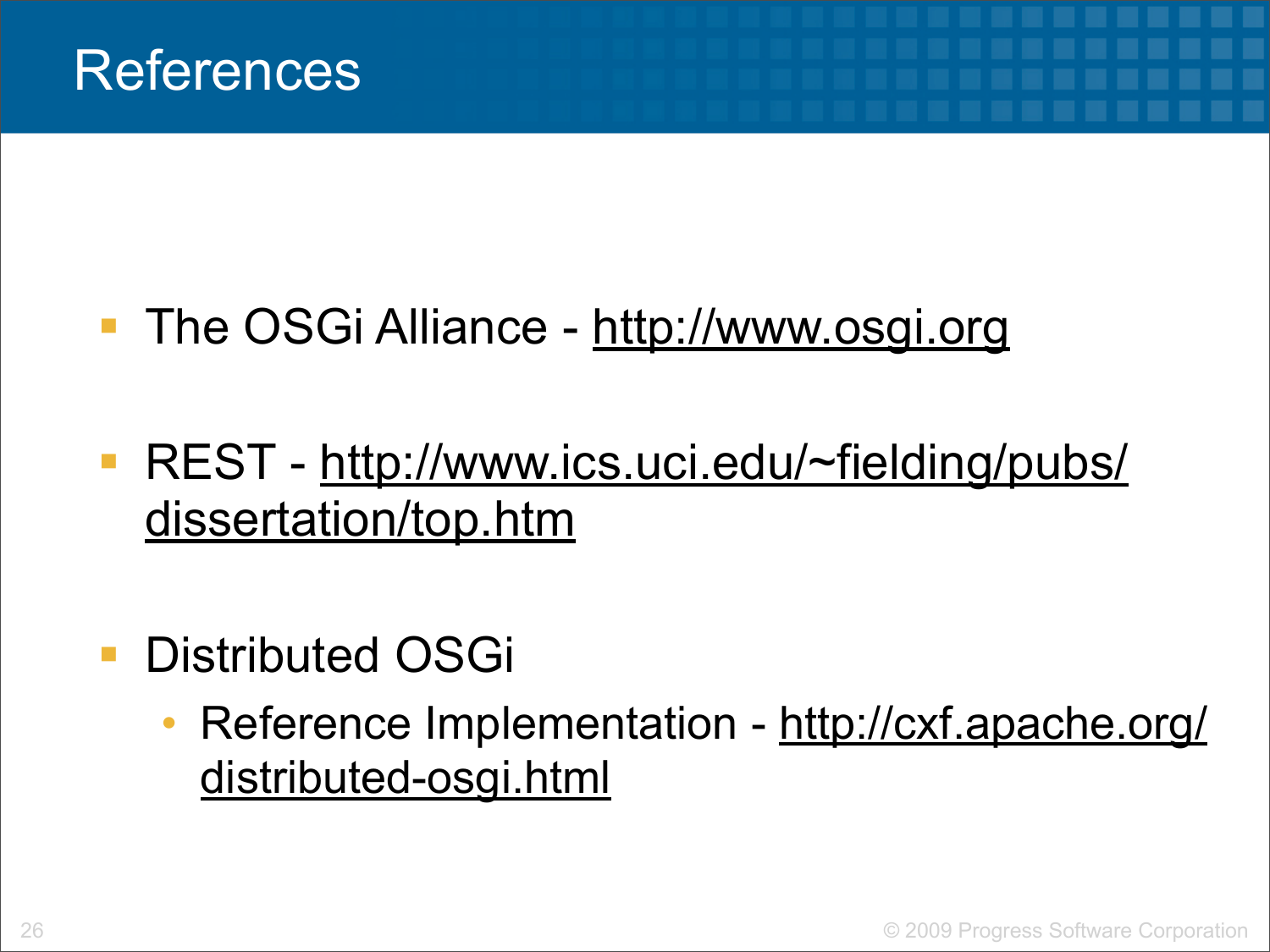#### Current Situation and Next Steps

- OSGi is on the rise
- With the efforts around D-OSGi, (RESTful) WebServices are first class citizens in the OSGi world
	- OSGi will become the de-facto deployment environment for (RESTful) WebServices
- The next steps could be to extend D-OSGi to include support for async messaging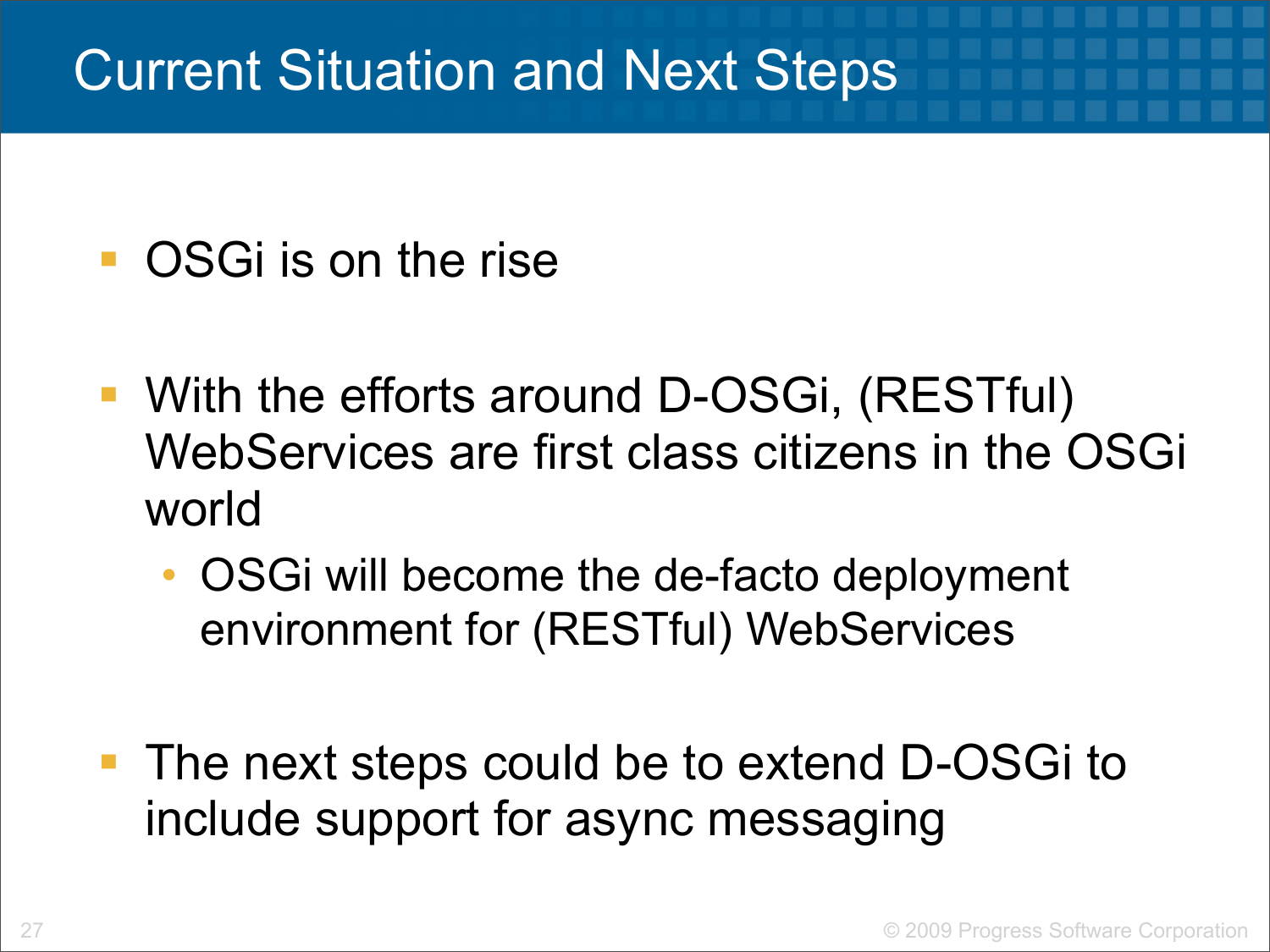#### **Questions**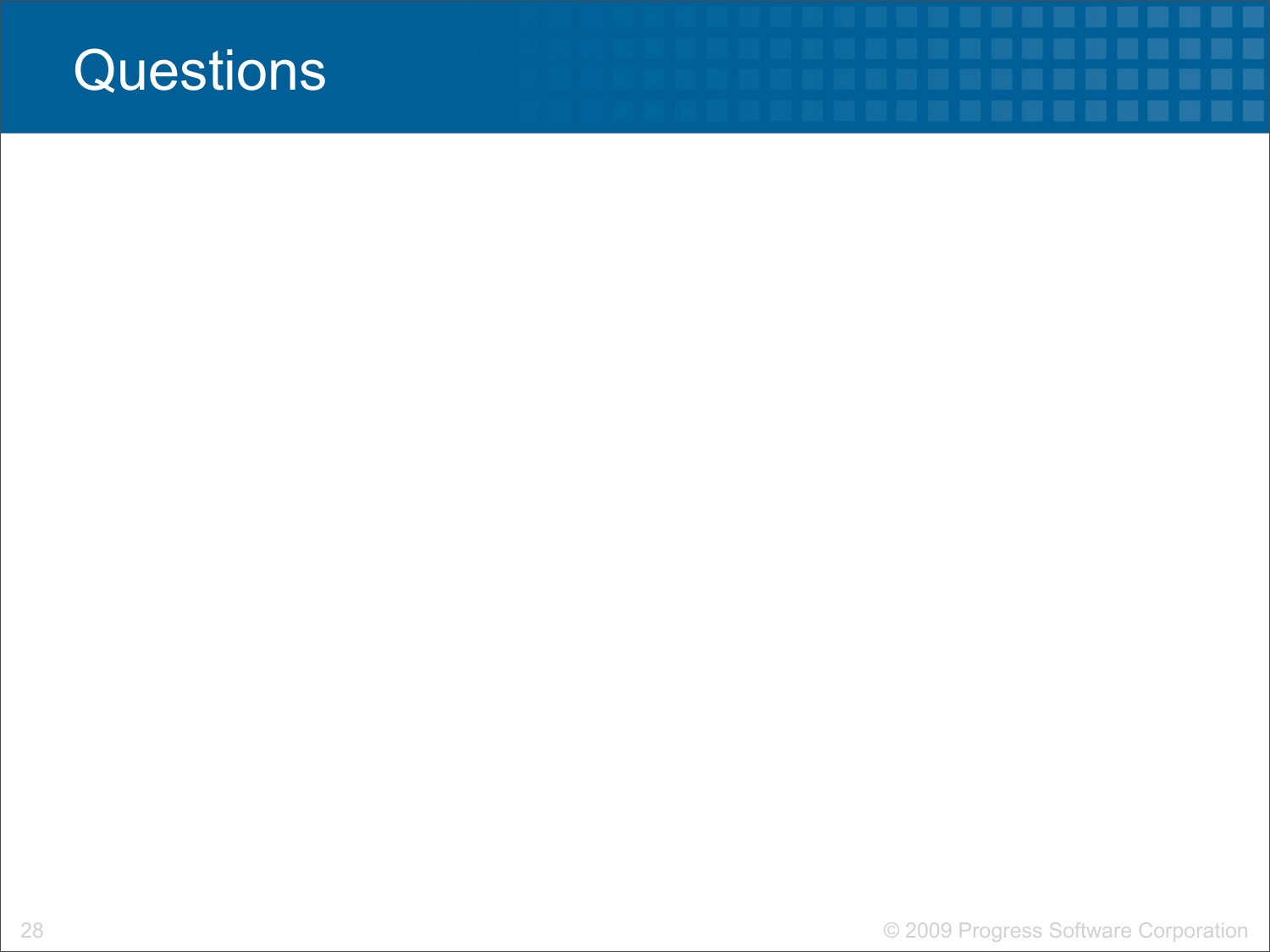

# Thank You!